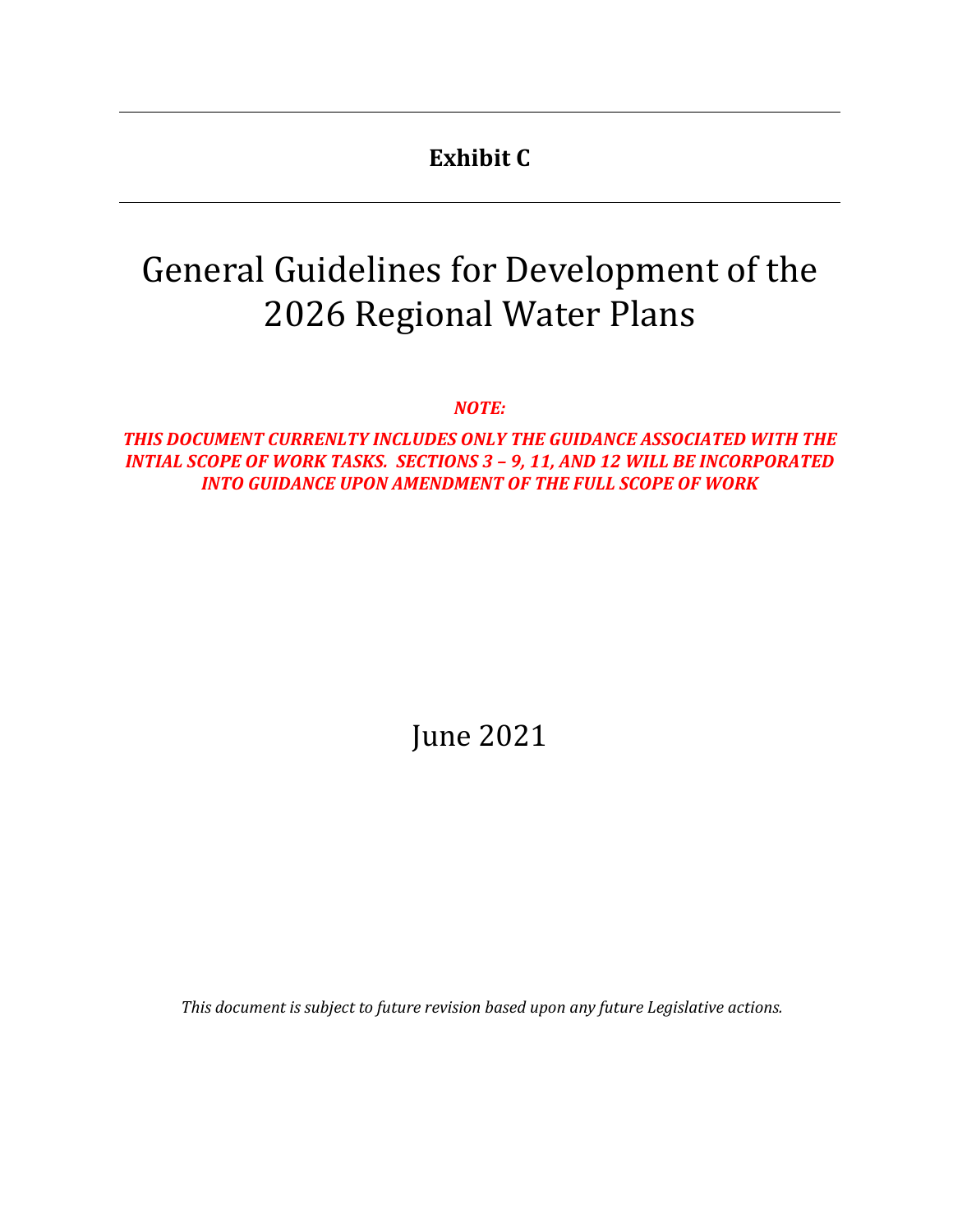*This page is left intentionally blank*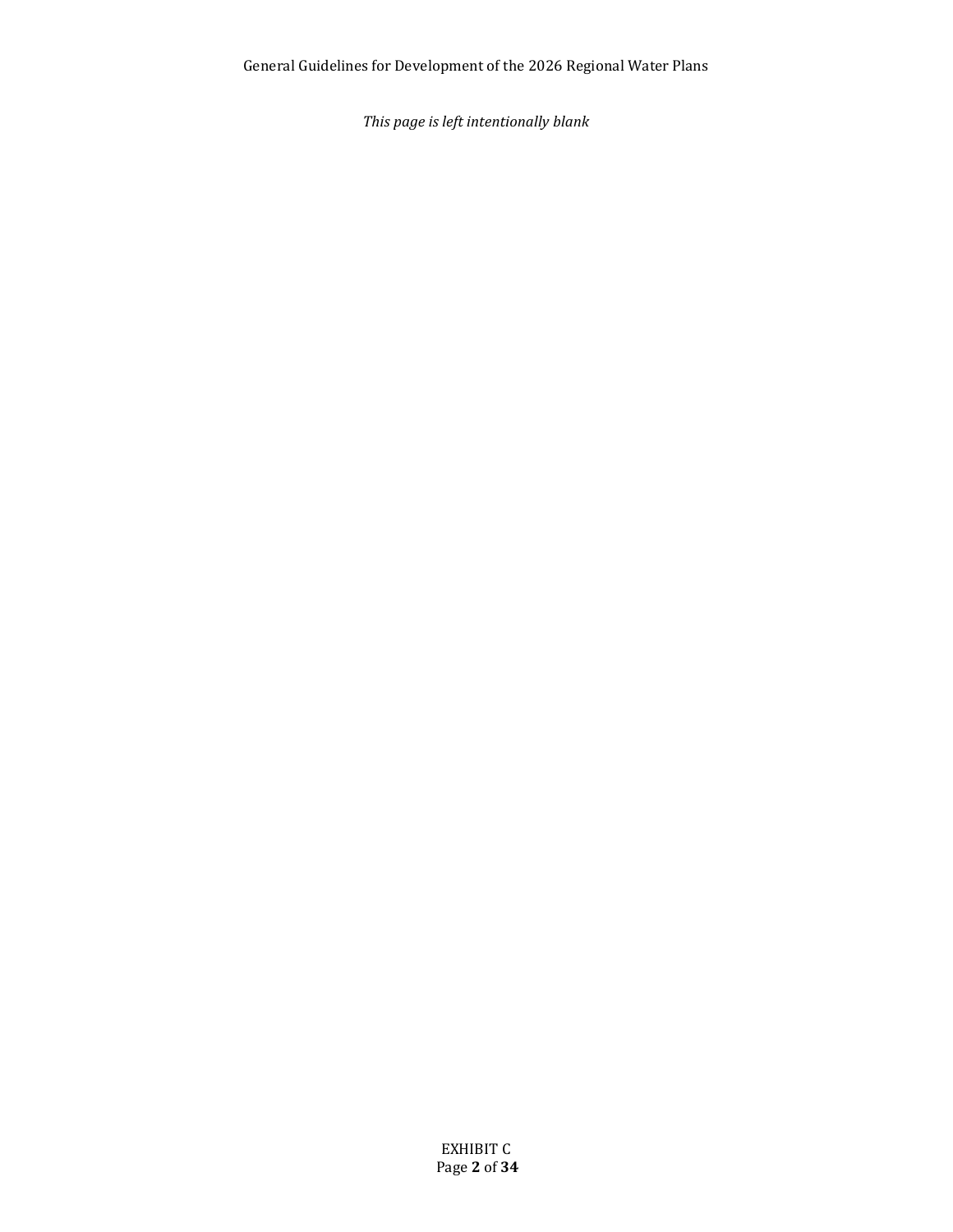# <span id="page-2-0"></span>**Table of Contents**

|  |     | 1.5 Documents and files that accompany and are integral to implementing this guidance |  |  |  |  |  |  |  |
|--|-----|---------------------------------------------------------------------------------------|--|--|--|--|--|--|--|
|  |     |                                                                                       |  |  |  |  |  |  |  |
|  |     |                                                                                       |  |  |  |  |  |  |  |
|  |     |                                                                                       |  |  |  |  |  |  |  |
|  |     |                                                                                       |  |  |  |  |  |  |  |
|  |     |                                                                                       |  |  |  |  |  |  |  |
|  |     |                                                                                       |  |  |  |  |  |  |  |
|  |     |                                                                                       |  |  |  |  |  |  |  |
|  |     |                                                                                       |  |  |  |  |  |  |  |
|  |     |                                                                                       |  |  |  |  |  |  |  |
|  |     | 2.2.4 Representation of county-other sub-water user groups in regional water plans26  |  |  |  |  |  |  |  |
|  |     |                                                                                       |  |  |  |  |  |  |  |
|  |     |                                                                                       |  |  |  |  |  |  |  |
|  |     | 2.5 Water management strategies and water management strategy projects 27             |  |  |  |  |  |  |  |
|  |     |                                                                                       |  |  |  |  |  |  |  |
|  |     | 2.7 Drought response information, activities, and recommendations 27                  |  |  |  |  |  |  |  |
|  | 2.8 | Unique stream segments and reservoir sites and other recommendations (Task 8)28       |  |  |  |  |  |  |  |
|  |     |                                                                                       |  |  |  |  |  |  |  |
|  |     |                                                                                       |  |  |  |  |  |  |  |
|  |     |                                                                                       |  |  |  |  |  |  |  |
|  |     | 2.9 Reporting of Financing Mechanisms for Water Management Strategies 30              |  |  |  |  |  |  |  |
|  |     |                                                                                       |  |  |  |  |  |  |  |
|  |     | 2.11 Implementation and comparison to the previous regional water plan 31             |  |  |  |  |  |  |  |
|  |     | 2.12 Prioritization of recommended water management strategy projects by regional     |  |  |  |  |  |  |  |
|  |     |                                                                                       |  |  |  |  |  |  |  |
|  |     |                                                                                       |  |  |  |  |  |  |  |
|  |     |                                                                                       |  |  |  |  |  |  |  |
|  |     |                                                                                       |  |  |  |  |  |  |  |
|  |     |                                                                                       |  |  |  |  |  |  |  |
|  |     |                                                                                       |  |  |  |  |  |  |  |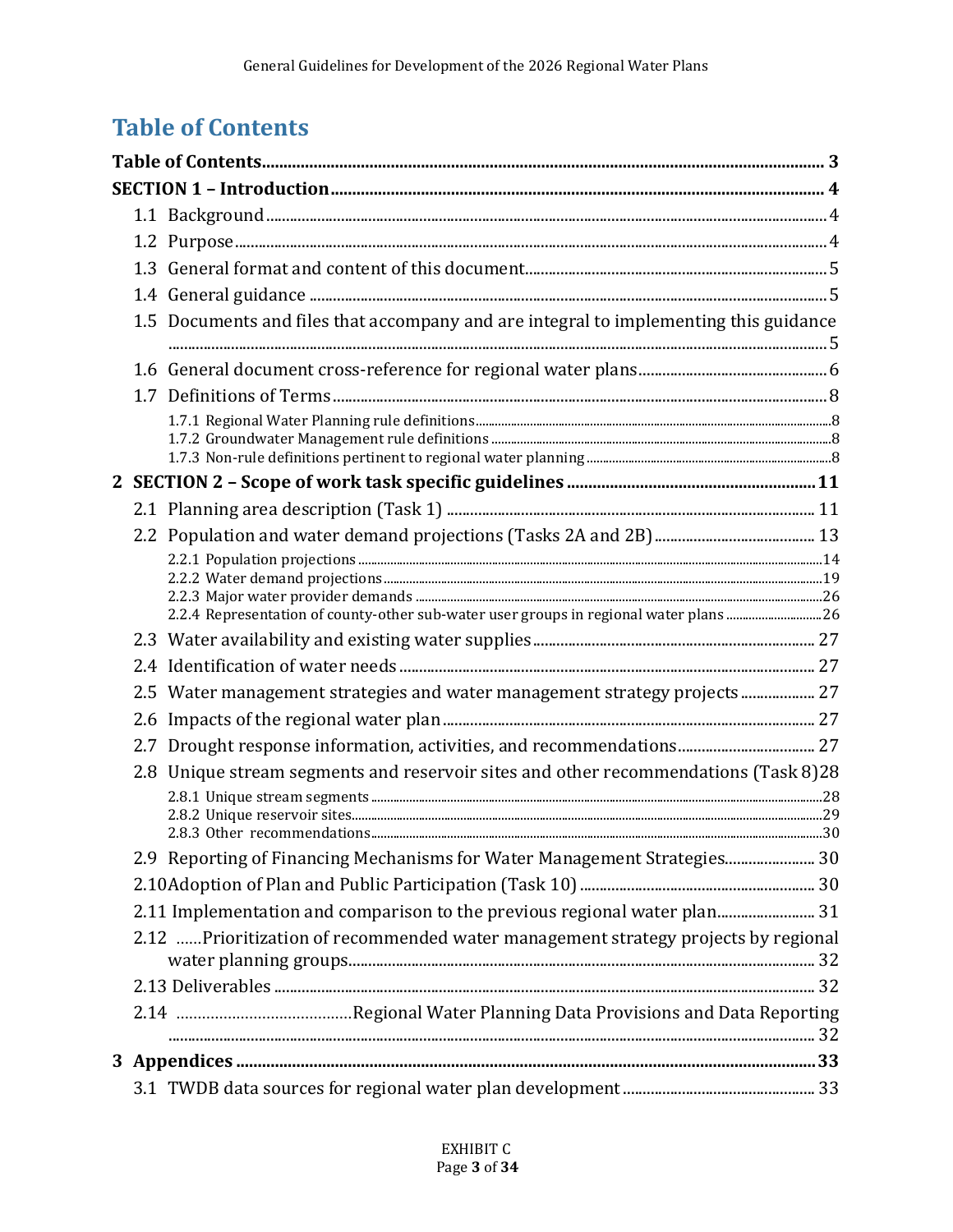# <span id="page-3-0"></span>**SECTION 1 – Introduction**

# <span id="page-3-1"></span>**1.1 Background**

The sixth cycle of regional and state water planning as defined by Senate Bill 1 of the 75th Texas Legislature commenced in 2021 and will extend through 2026. Regional water planning groups must prepare the 2026 Regional Water Plans that, once approved, will become the basis for the 2027 State Water Plan.

While the regional water plan development is directed by the regional water planning groups, in order to ensure that the regional water plans follow a consistent and credible approach, the TWDB's Executive Administrator prepared the following guidelines to assist with the planning process. These guidelines augment the Texas Water Code (TWC) and the administrative rules related to regional water planning and are part of the regional water planning grant contracts.

# <span id="page-3-2"></span>**1.2 Purpose**

These guidelines build upon and provide additional information and greater detail about how to implement the administrative rules, including regarding the required methods, content, and format of information to be contained and presented in each RWP to meet rule and contractual requirements including the scope of work. For convenience, the sections of this document include direct links to the relevant regional water planning rules and the Exhibit A: Scope of Work tasks, followed by 'Guidance' content provided by the Executive Administrator.

While each regional water plan is unique to its region, this guidance is intended to ensure that the 16 regional water plans are developed in a generally consistent and similar manner to produce information that may be combined and aggregated, at the state level, to support the development of a meaningful and credible state water plan. The intent is to ensure that the 16 regions generally produce and provide 'apples to apples' data across the entire state including key information that will support the Texas Water Development Board's (TWDB) development of the state water plan.

Depending upon the nature of particular water planning rules or contract tasks, this guidance intentionally varies in its degree of specificity and flexibility. These guidelines include specific requirements that must be complied with by regional water planning groups as they prepare the regional water plan as well as guidance that the regional water planning groups may "consider", and that leaves certain considerations to the discretion of the planning groups.

The Initially Prepared Plans (IPP) and the final adopted regional water plans will be reviewed by TWDB based on statute, regional water planning rules, as well as requirements that are included in this and all other contract documents including the scope of work.

This document augments existing statute and rules that govern regional water planning. Provisions of [TWC §16.053](https://statutes.capitol.texas.gov/Docs/WA/htm/WA.16.htm) and 31 Texas Administrative Code (TAC) Chapters [355,](https://texreg.sos.state.tx.us/public/readtac$ext.ViewTAC?tac_view=4&ti=31&pt=10&ch=355) [357,](https://texreg.sos.state.tx.us/public/readtac$ext.ViewTAC?tac_view=4&ti=31&pt=10&ch=357&rl=Y)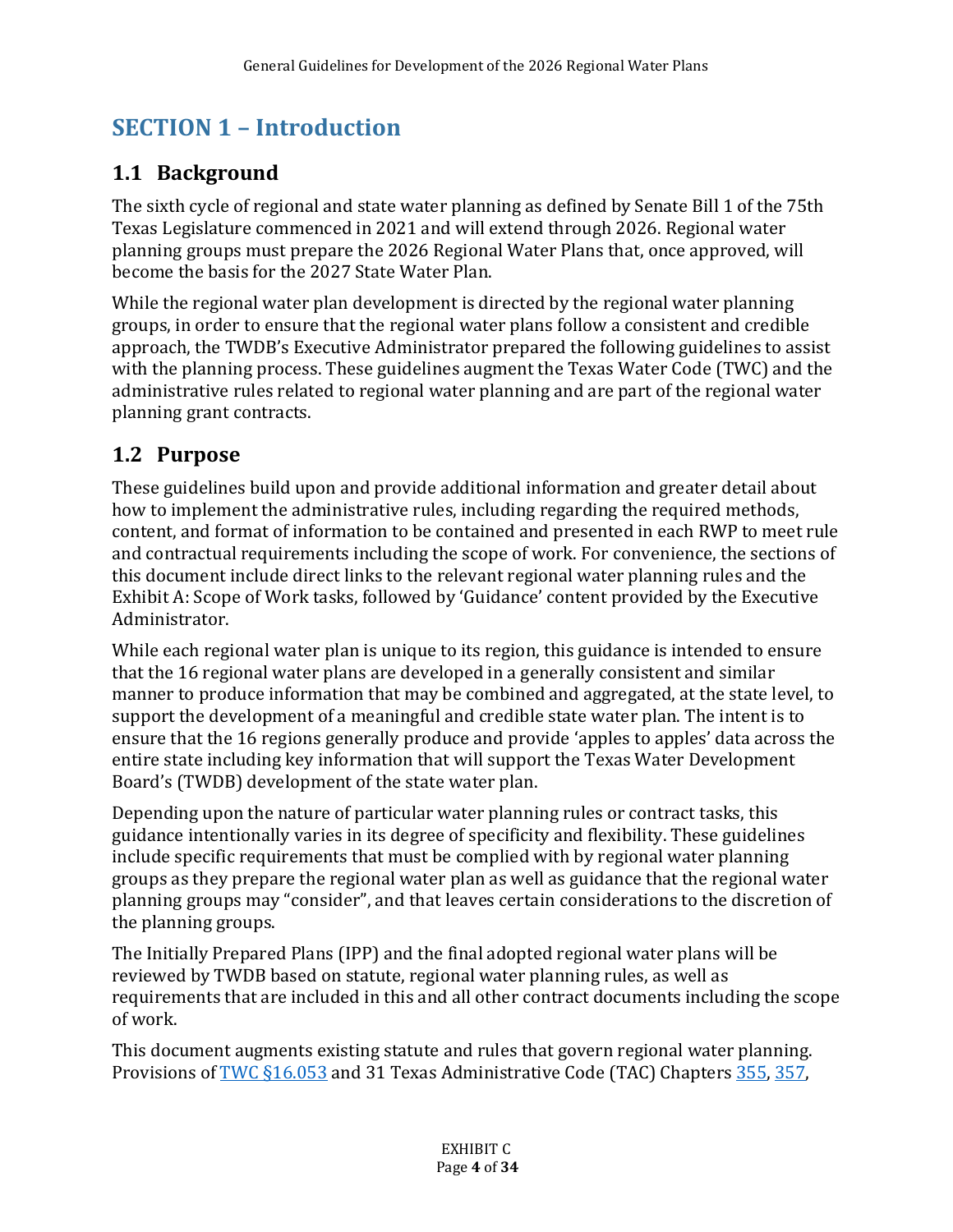and [358](https://texreg.sos.state.tx.us/public/readtac$ext.ViewTAC?tac_view=4&ti=31&pt=10&ch=358) serve as the foundation for information in this document and are not superseded or abridged by anything contained within or excluded from this document**.**

# <span id="page-4-0"></span>**1.3 General format and content of this document**

This guidance consists of the following sections:

- 1. **Section 1 – Introduction** includes background material and a general document cross-refence that illustrates how the administrative rules, contract scope of work, and guidance documents all relate and align with one another.
- 2. **Section 2 – Scope of Work Task-Specific Guidelines** includes guidance organized by Scope of Work tasks and related rules sections. The section identifies various summary tables that are required to be included in the IPP and final RWP.
- 3. **Section 3 – Appendices** includes appendices that accompany sections 1 and 2.

# <span id="page-4-1"></span>**1.4 General guidance**

- 1. Development of the regional water plans will be guided by the *State Water Plan* [Guidance Principles.](https://texreg.sos.state.tx.us/public/readtac$ext.TacPage?sl=R&app=9&p_dir=&p_rloc=&p_tloc=&p_ploc=&pg=1&p_tac=&ti=31&pt=10&ch=358&rl=3)
- 2. The regional water plans must include an Executive Summary including key findings and recommendations, not to exceed 30 pages.
- 3. This guidance document includes the minimum reporting requirements where information and data are available. A regional water planning group may present more information and findings in their plan than is required by this guidance.
- 4. Regional water planning groups must submit all data identified in Exhibit D: Guidelines for 2026 Regional Water Planning Data Deliverables to the TWDB. The regional water plans are intended to include data reflective of a planning level analysis.

# <span id="page-4-2"></span>**1.5 Documents and files that accompany and are integral to implementing this guidance**

- 1. **Exhibit C Tables**: An excel template file called "2026 RWP Exhibit C Tables" will be developed to accompany this guidance document and will include the summary tables that are required to be included in the IPP and final regional water plan. The excel spreadsheet must be filled in and submitted with the in the IPP and final regional water plan with associated information.
- 2. **Exhibit D: Guidelines for 2026 Regional Water Plan Data Deliverables –** this is a separate document that will be developed to support this guidance. Exhibit D will be incorporated into contracts via a future contract amendment that incorporates the remaining Scope of Work tasks. Guidelines for the development of the previous regional water plans may be found *[here.](http://www.twdb.texas.gov/waterplanning/rwp/planningdocu/2021/doc/current_docs/contract_docs/ExhibitD.pdf)*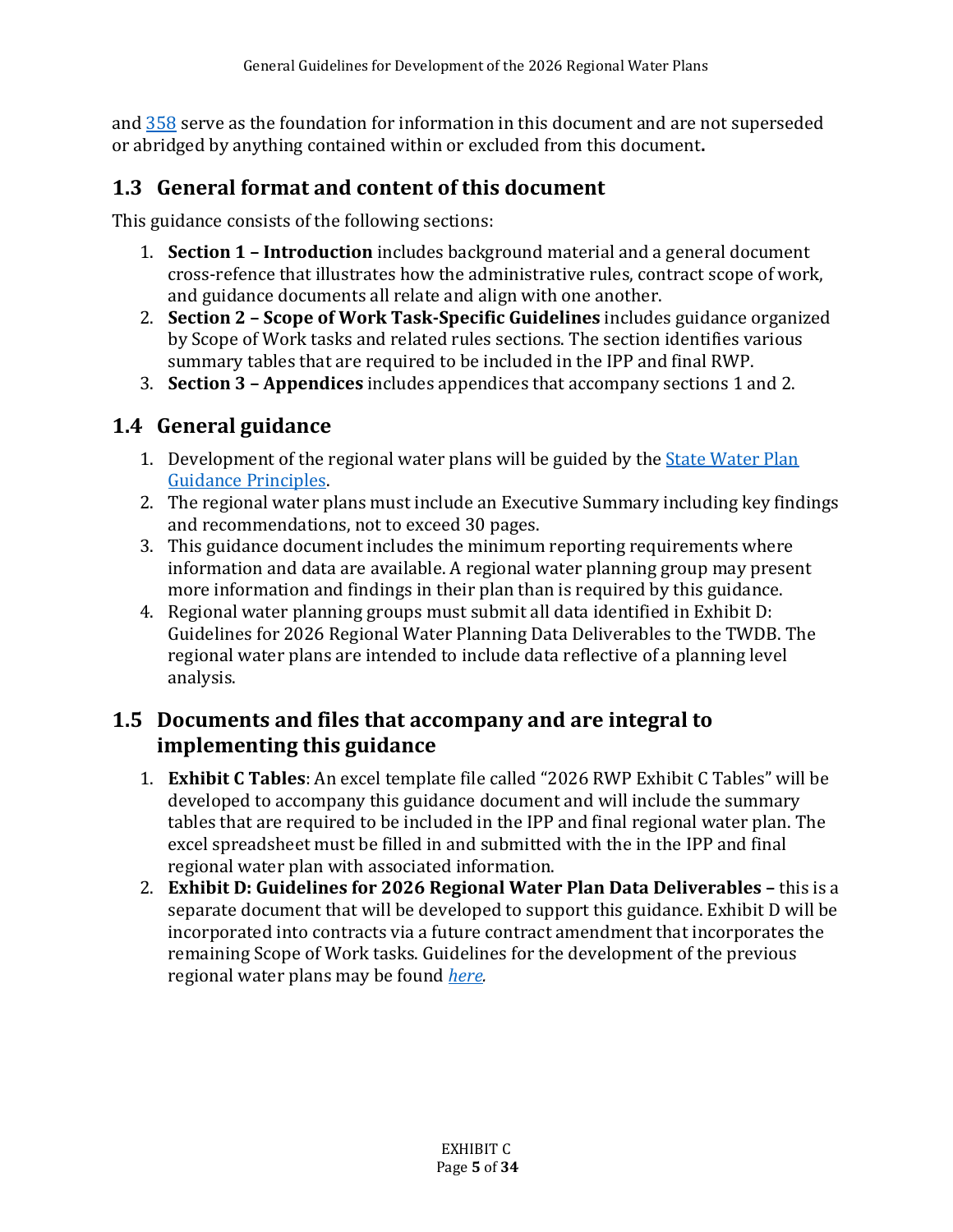# <span id="page-5-0"></span>**1.6 General document cross-reference for regional water plans**

For convenience the table below illustrates how contract tasks, guidance, administrative rules, and regional water plan chapters generally relate.[1](#page-5-1) The chapter breakdown for each plan is specifically required under 31 TAC §357.22(b). Plans that are not organized in this manner will be considered administratively incomplete and will not be reviewed. **Please note that this table includes anticipated scope of work tasks for the 2026 Regional Water Plan development. This table (including any items marked TBD) is subject to revision upon incorporation of the full SOW. Items marked with an asterisk are anticipated to be removed following the TWDB's implementation of [House Bill 1905,](https://capitol.texas.gov/tlodocs/87R/billtext/pdf/HB01905F.pdf#navpanes=0) 87th Legislative Session.** 

<span id="page-5-1"></span><sup>1</sup> Some rules (e.g., TAC §358; §357.22) apply more broadly to all regional water planning activities.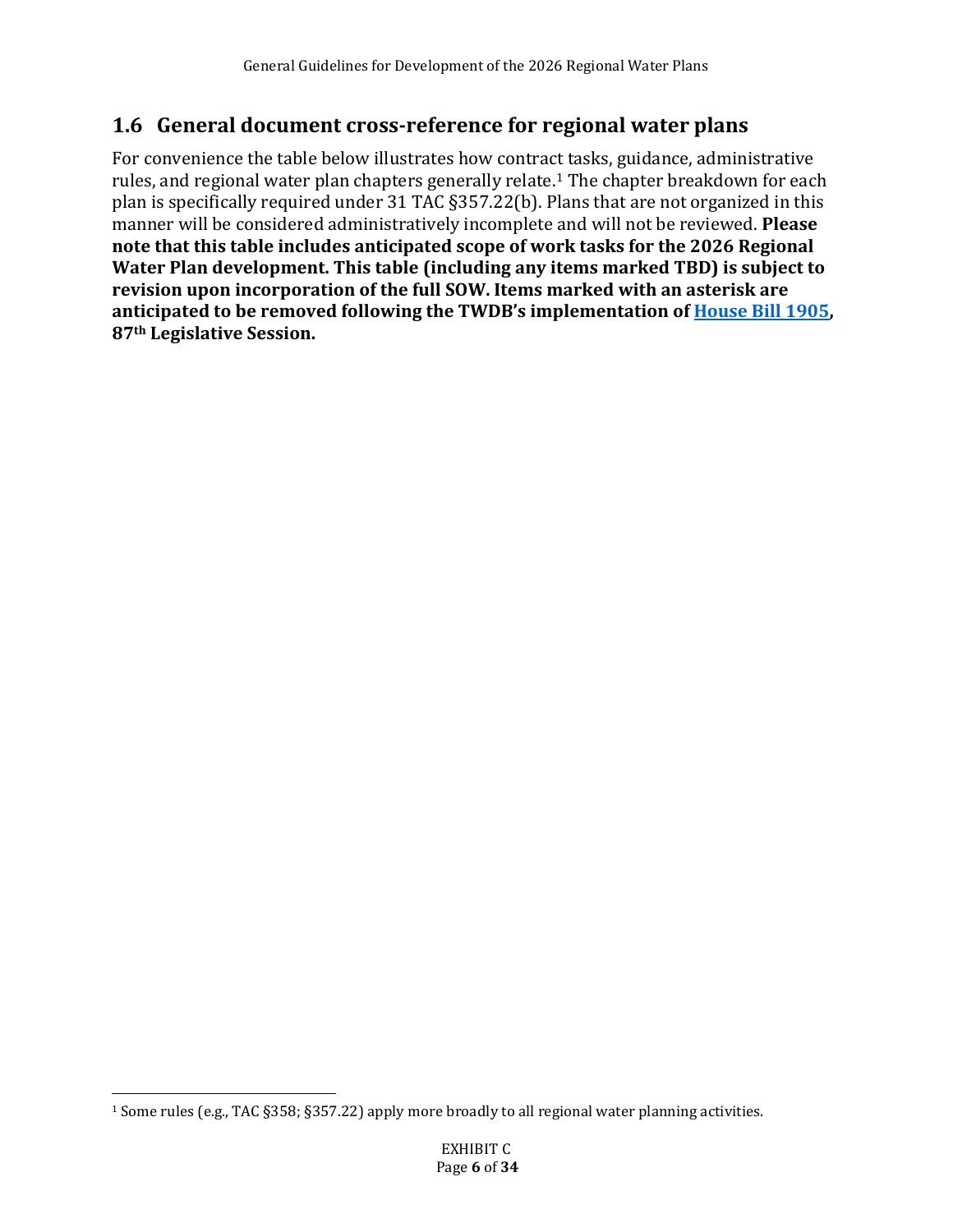#### General Guidelines for Development of the 2026 Regional Water Plans

| Regional Water Planning<br><b>Contract Document</b><br>References |                                            |                                                                                       | 2026 Regional Water Plan Chapter, Associated TAC Sections, and Content |                     |                                                                                                  |                     |                                                                                                                                                                                          |
|-------------------------------------------------------------------|--------------------------------------------|---------------------------------------------------------------------------------------|------------------------------------------------------------------------|---------------------|--------------------------------------------------------------------------------------------------|---------------------|------------------------------------------------------------------------------------------------------------------------------------------------------------------------------------------|
| <b>TWDB Contract Reimbursement</b><br>Accounting Number ('CAS')   | Exhibit A - Contract Scope of<br>Work Task | Development of the 2026 Regional<br>Exhibit C - General Guidelines for<br>Water Plans | Regional Water Plan Chapter Number                                     | Primary TAC Section | <b>General Content</b>                                                                           |                     |                                                                                                                                                                                          |
| $\mathbf 1$                                                       | 1                                          | $\mathbf{1}$                                                                          | $\mathbf{1}$                                                           | §357.30             | Description of the Regional Water Planning Area                                                  |                     |                                                                                                                                                                                          |
| 2<br>2A                                                           |                                            | $\overline{2}$                                                                        | 2                                                                      | §357.31             | Projected Non-Municipal Water Demands                                                            |                     |                                                                                                                                                                                          |
| 3                                                                 | 2B                                         |                                                                                       |                                                                        | §357.31             | Projected Population and Municipal Water Demands                                                 |                     |                                                                                                                                                                                          |
| TBD                                                               | TBD                                        | 3                                                                                     | 3                                                                      | §357.32             | <b>Water Supply Analysis</b>                                                                     |                     |                                                                                                                                                                                          |
| TBD                                                               | TBD                                        | $\overline{4}$                                                                        | 4                                                                      | §357.33             | <b>Identification of Water Needs</b>                                                             |                     |                                                                                                                                                                                          |
| TBD                                                               | TBD                                        | <b>NA</b>                                                                             | <b>TBD</b>                                                             | §357.12             | Identification of Infeasible Water Management Strategies                                         |                     |                                                                                                                                                                                          |
| TBD                                                               | TBD                                        | <b>NA</b>                                                                             | <b>NA</b>                                                              | contract            | Technical Memorandum Deliverable                                                                 |                     |                                                                                                                                                                                          |
| TBD                                                               | TBD                                        |                                                                                       |                                                                        | §357.34             | Identification of Potentially Feasible Water Management<br>Strategies                            |                     |                                                                                                                                                                                          |
| TBD                                                               | TBD                                        | 5                                                                                     |                                                                        |                     | $\overline{5}$                                                                                   | §357.34;<br>§357.35 | Evaluations of Potentially Feasible Water Management<br>Strategies, Recommended Water Management Strategies and<br>Projects, and Alternative Water Management Strategies and<br>Projects |
| TBD                                                               | TBD                                        |                                                                                       |                                                                        | §357.34             | Conservation Recommendations [as an individual<br>subchapter]                                    |                     |                                                                                                                                                                                          |
| TBD                                                               | TBD<br>6<br>6                              | §357.40                                                                               | <b>Impacts of Regional Water Plan</b>                                  |                     |                                                                                                  |                     |                                                                                                                                                                                          |
|                                                                   |                                            |                                                                                       |                                                                        | §357.41             | Consistency with Protection of Water Resources,<br>Agricultural Resources, and Natural Resources |                     |                                                                                                                                                                                          |
| TBD                                                               | TBD                                        | $\overline{7}$                                                                        | $\overline{7}$                                                         | §357.42             | Drought Response Information, Activities, and<br>Recommendations                                 |                     |                                                                                                                                                                                          |
| 4                                                                 | 8                                          | 8                                                                                     | 8                                                                      | §357.43             | Policy Recommendations & Unique Sites                                                            |                     |                                                                                                                                                                                          |
| TBD                                                               | TBD                                        | 9                                                                                     | 9                                                                      | §357.44             | Infrastructure Financing Analysis*                                                               |                     |                                                                                                                                                                                          |
| 5                                                                 | 10                                         | 10                                                                                    | 10                                                                     | §357.21;<br>§357.50 | Public Participation and Plan Adoption                                                           |                     |                                                                                                                                                                                          |
| TBD                                                               | TBD                                        | 11                                                                                    | 11                                                                     | §357.45             | Implementation and Comparison to the Previous Regional<br>Water Plan                             |                     |                                                                                                                                                                                          |
| TBD                                                               | TBD                                        | 12                                                                                    | N/A                                                                    | §357.46             | RWPG Prioritization of Recommended Water Management<br>Strategy Projects *                       |                     |                                                                                                                                                                                          |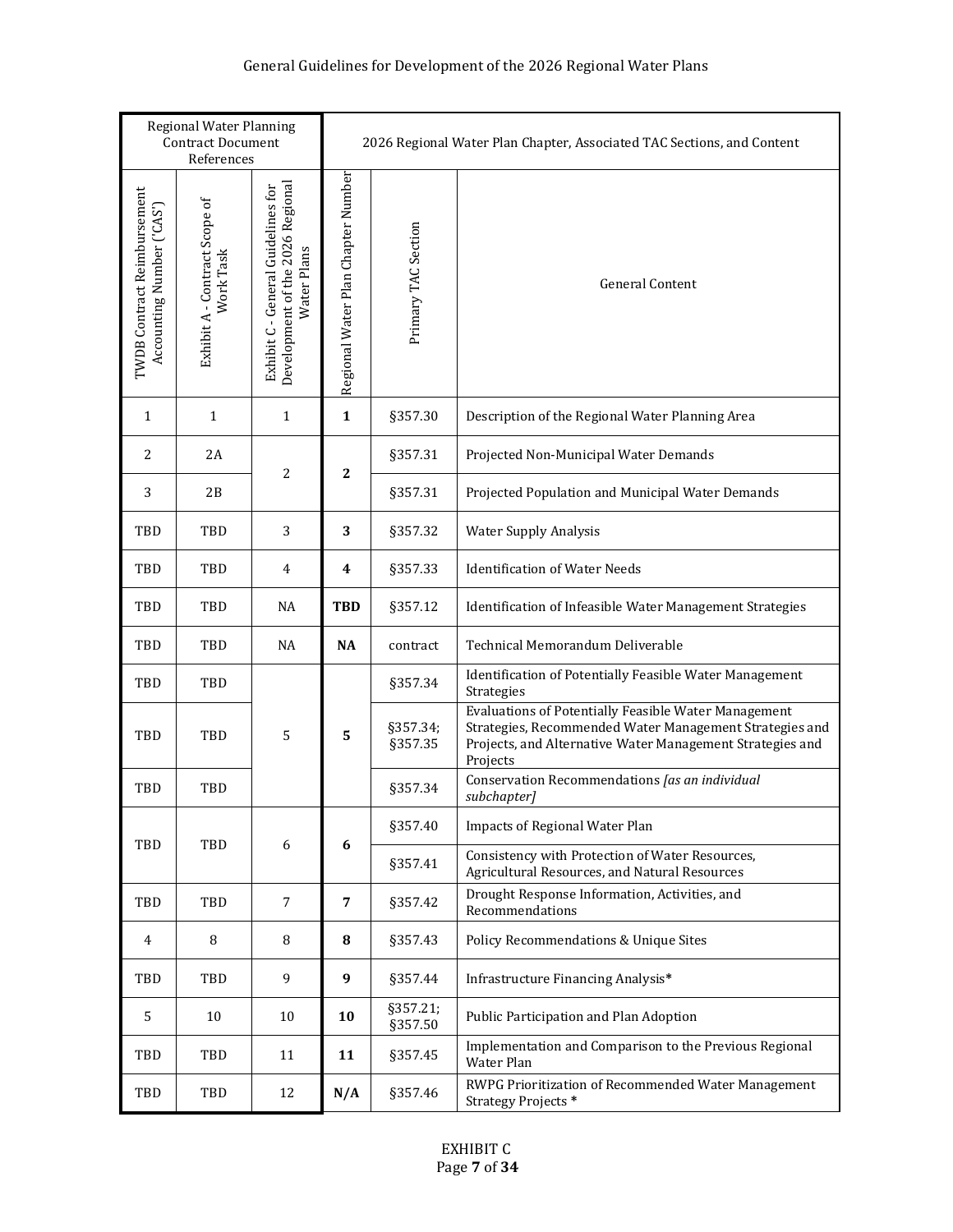# <span id="page-7-0"></span>**1.7 Definitions of Terms**

#### <span id="page-7-1"></span>**1.7.1 Regional Water Planning rule definitions**

Many of the regional water planning specific terms and acronyms used in this guidance document are defined in 31 TAC §357.10. These may be viewed online at: [https://texreg.sos.state.tx.us/public/readtac\\$ext.TacPage?sl=R&app=9&p\\_dir=&p\\_rloc=&p](https://texreg.sos.state.tx.us/public/readtac$ext.TacPage?sl=R&app=9&p_dir=&p_rloc=&p_tloc=&p_ploc=&pg=1&p_tac=&ti=31&pt=10&ch=357&rl=10)  $tloc=$ &p ploc=&pg=1&p tac=&ti=31&pt=10&ch=357&rl=10

#### <span id="page-7-2"></span>**1.7.2 Groundwater Management rule definitions**

Many of the groundwater related terms and acronyms used in this guidance document are defined in 31 TAC §356.10. These may be viewed online at: [https://texreg.sos.state.tx.us/public/readtac\\$ext.TacPage?sl=R&app=9&p\\_dir=&p\\_rloc=&p](https://texreg.sos.state.tx.us/public/readtac$ext.TacPage?sl=R&app=9&p_dir=&p_rloc=&p_tloc=&p_ploc=&pg=1&p_tac=&ti=31&pt=10&ch=356&rl=10)  $tloc=$ &p ploc=&pg=1&p tac=&ti=31&pt=10&ch=356&rl=10

#### <span id="page-7-3"></span>**1.7.3 Non-rule definitions pertinent to regional water planning**

**Aquifer** – Geologic formation that contains sufficient saturated permeable material to yield significant quantities of water to wells and springs. The formation could be sand, gravel, limestone, sandstone, or fractured igneous rocks.

**Aquifer recharge** – Water that infiltrates to the water table of an aquifer.

**Aquifer storage and recovery** – The practice of injecting water, when available, into an aquifer where it is stored for later use.

**Brackish water** – Water containing total dissolved solids between 1,000 and 10,000 milligrams per liter.

**Capital cost** – Portion of the estimated cost of a water management strategy that includes both the direct costs of constructing facilities, such as materials, labor, and equipment, and the indirect costs associated with construction activities, such as engineering studies, legal counsel, land acquisition, contingencies, environmental mitigation, interest during construction, and permitting.

**Desalination** – Process of removing salt and other dissolved solids from seawater or brackish water.

**Drought** – Generally applied to periods of less than average precipitation over a certain period of time. Associated definitions include meteorological drought (abnormally dry weather), agricultural drought (adverse impact on crop or range production), and hydrologic drought (below-average water content in aquifers and/or reservoirs).

**Environmental flows** – An environmental flow is an amount of water that should remain in a stream or river for the benefit of the environment of the river, bay, and estuary, while balancing human needs.

**Estuary** – A bay or inlet, often at the mouth of a river and may be bounded by barrier islands, where freshwater and seawater mix together providing for economically and ecologically important habitats and species and which also yield essential ecosystem services.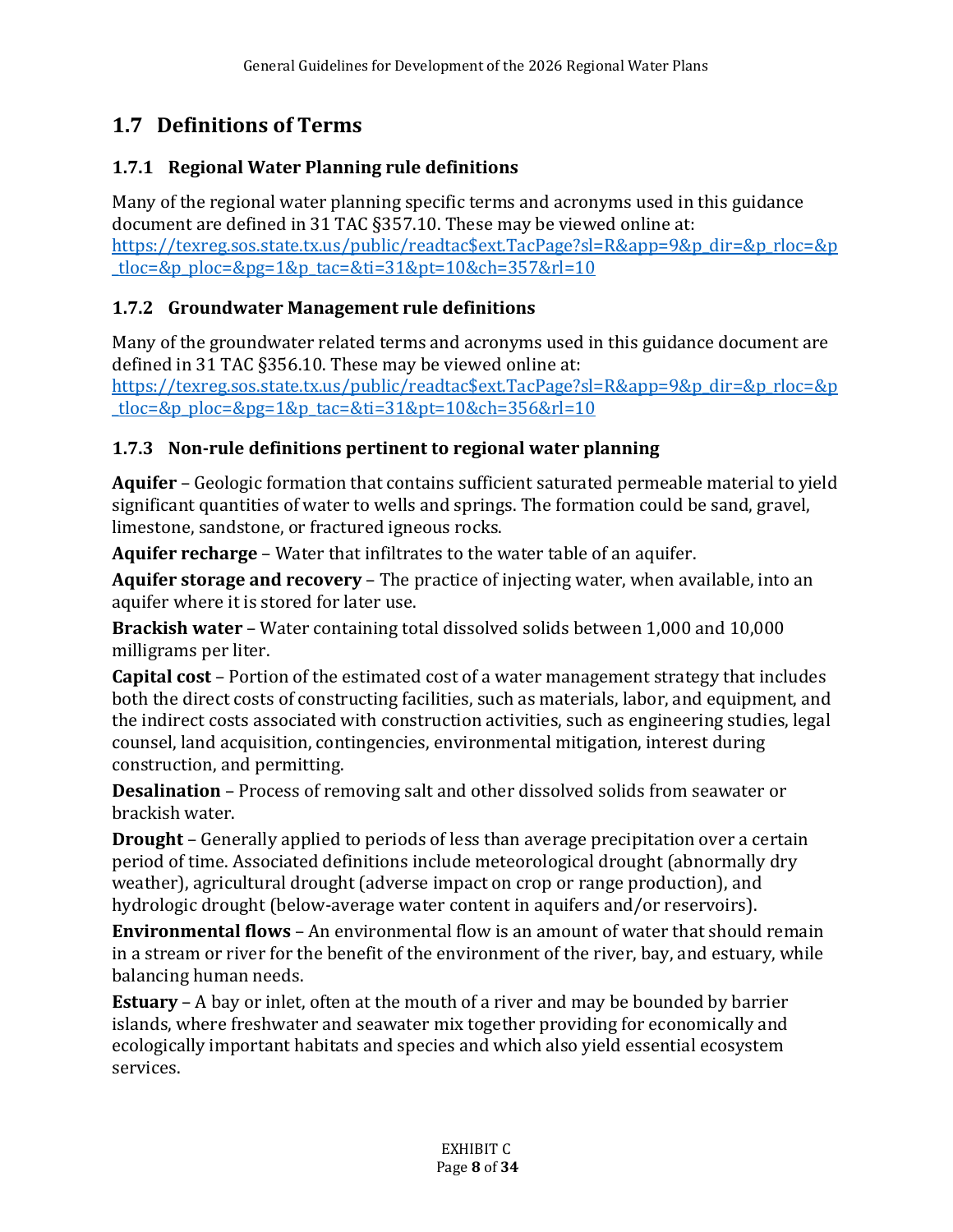**Firm diversion (run of river availability)** – Evaluated for municipal sole-source water use (i.e. not firmed up with other sources) is defined as the minimum monthly diversion amount that is available 100 percent of the time during a repeat of the drought of record. Evaluated for all other water users, the 'firm diversion' is defined as the minimum annual diversion, which is the lowest annual summation of the monthly diversions reported by the Water Availability Model over the simulation period (lowest annual summation being the calendar year within the simulation that represents the lowest diversion available).

**Group quarter** – A place where people live or stay in a group living arrangement that is owned or managed by an entity or organization providing housing and/or services for the residents. Group quarters include such places as college residence halls, residential treatment centers, skilled nursing facilities, group homes, military barracks, correctional facilities, and workers' dormitories.

**Infrastructure** – Physical means for meeting water and wastewater needs, such as dams, wells, conveyance systems, and water treatment plants.

**Instream Flow** – Water flow and water quality regime adequate to maintain an ecologically sound environment in streams and rivers.

**Local groundwater supplies** – Supplies found in local groundwater areas usually not associated with a major, minor, or other aquifer (e.g., a small local alluvial aquifer) that may still be used as a non-municipal water supply source (e.g., for livestock use), but that the groundwater management area determined to be small enough to not go through the desired future condition process.

**Local surface water supplies** – Limited, unnamed individual surface water supplies that, separately, are available only to particular non-municipal water user groups, such as livestock.

**Non-relevant aquifer** – An aquifer/region/county/basin geographic unit or a sub-portion of such a geographic aquifer unit where the groundwater management area did not assign a desired future condition. This results in this geographic unit (or sub-portion) not having an associated modeled available groundwater volume. In addition, this means that the associated aquifer/region/county/basin geographic unit may or may not have a nonmodeled available groundwater volume (as determined by the planning group) associated with it.

**Other aquifer** – An aquifer that has not been designated as major or minor.

**Rainwater harvesting** – An ancient practice involving the capture, diversion, and storage of rainwater for landscape irrigation, drinking and domestic use, aquifer recharge, and in modern times, stormwater abatement.

**Seawater** – Water typically containing total dissolved solids of 35,000 milligrams per liter or greater. The volume of total dissolved solids may be lower than 35,000 milligrams per liter.

**Sedimentation** – Action or process of depositing sediment in a reservoir, usually silts, sands, or gravel.

**Storage** – Natural or artificial impoundment and accumulation of water in surface or underground reservoirs, usually for later withdrawal or release.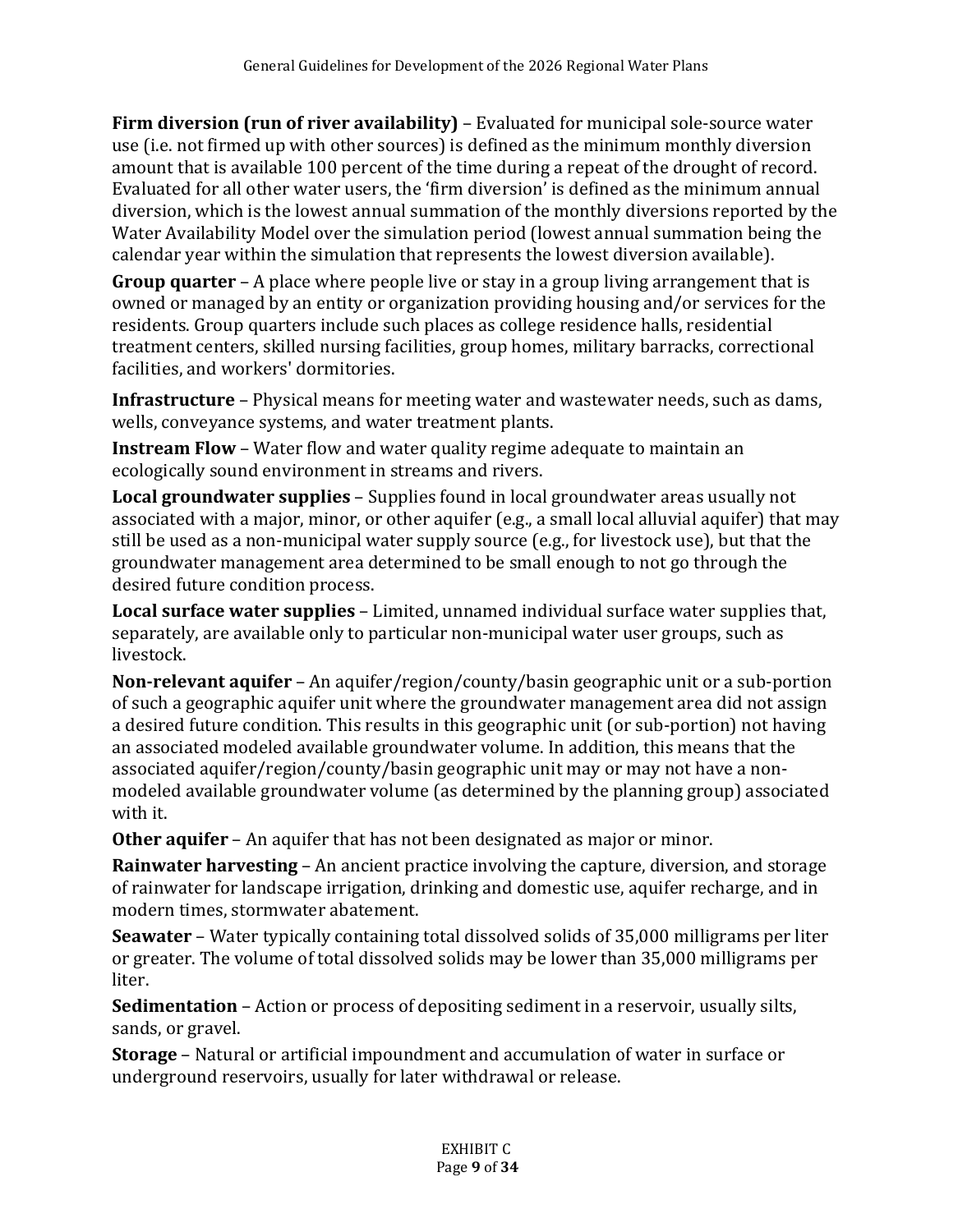**System gain** – The amount of permitted water a system creates that would otherwise be unavailable if the reservoirs were operated independently and this volume must be reported separately. For multi-reservoir systems, the minimum system gain during drought of record conditions may be considered additional water available, if permitted. **Water availability model** – Numerical computer program used to determine the availability of surface water within each river basin for permitting in the state.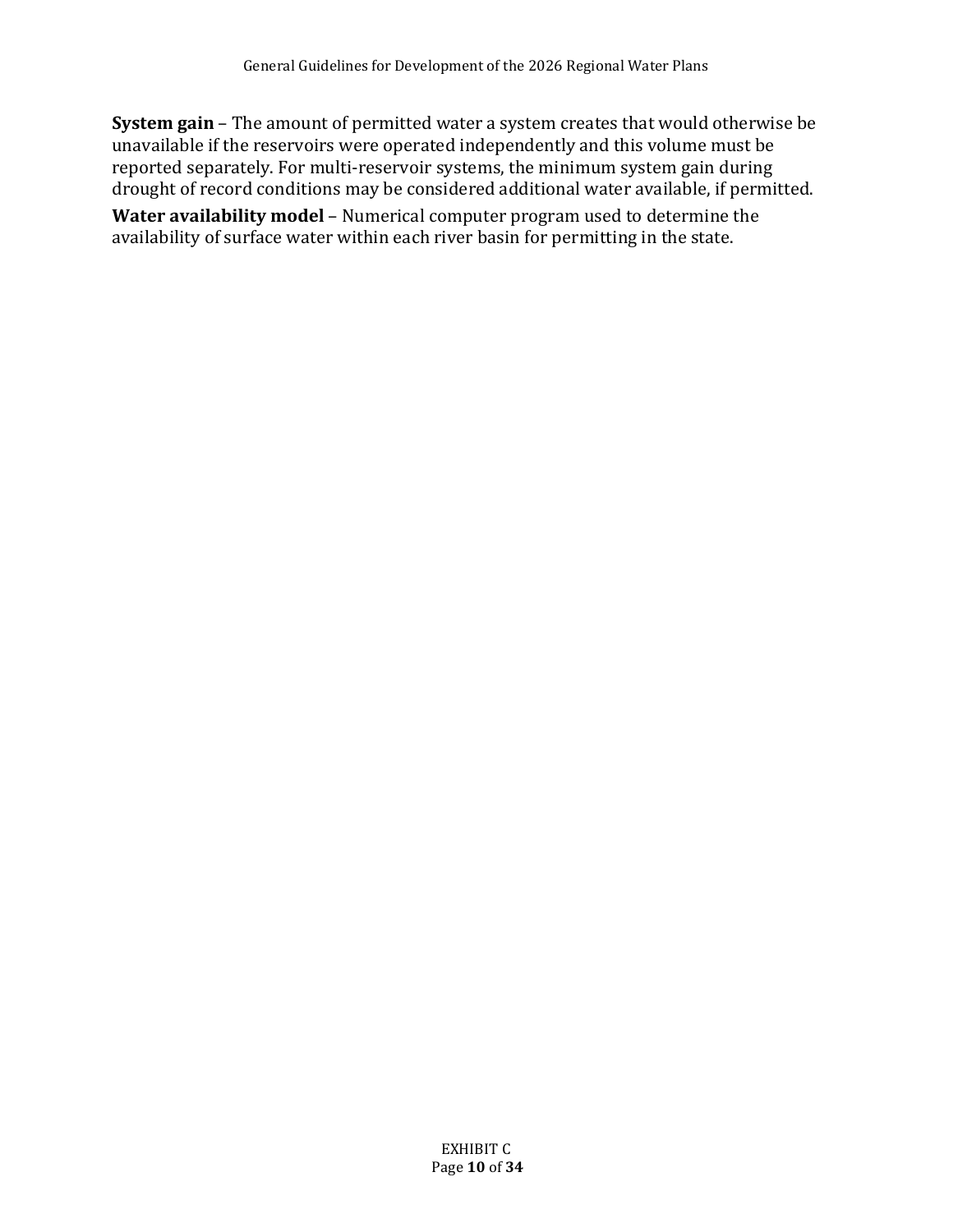# <span id="page-10-0"></span>**2 SECTION 2 – Scope of work task specific guidelines**

Included in this section is guidance specifically addressing the following scope of work tasks[2](#page-10-2). Items marked with an asterisk are anticipated to be removed following TWDB's implementation of House Bill 1905, 87<sup>th</sup> Legislative Session. Corresponding agency rules are also shown below for convenience and reference:

- Task 1 Description of the Regional Water Planning Area (§357.30)
- Task 2A and 2B Projected Population and Water Demands (§357.31)
- Water Supply Analysis (§357.32)
- Needs Analysis: Comparison of Water Supplies and Demands (§357.33)
- Identification of Infeasible Water Management Strategies (§357.12)
- Identification and Evaluation of Potentially Feasible Water Management Strategies and Water Management Strategy Projects (31 TAC §357.34); Recommended Water Management Strategies and Alternative Water Management Strategy Projects (§357.35)
- Impacts of Regional Water Plan (§357.40); Consistency with Long-term Protection of Water Resources, Agricultural Resources, and Natural Resources (§357.41)
- Drought Response Information, Activities, and Recommendations (§357.42)
- Task 8 Regulatory, Administrative, or Legislative Recommendations (§357.43)
- Infrastructure Financing Analysis (§357.44)**\***
- Task 10 Adoption, Submittal, and Approval of Regional Water Plans (§357.50 and §357.21)
- Implementation and Comparison to the Previous Regional Water Plan (§357.45)
- Prioritization of Projects by RWPGs (TAC §357.46)**\***

# <span id="page-10-1"></span>**2.1 Planning area description (Task 1)**

### **Rule and scope of work requirements:**

- [§357.30: Description of the Regional Water Planning Area](https://texreg.sos.state.tx.us/public/readtac$ext.TacPage?sl=R&app=9&p_dir=&p_rloc=&p_tloc=&p_ploc=&pg=1&p_tac=&ti=31&pt=10&ch=357&rl=30)
- Scope of work [Task 1: Planning Area Description](http://www.twdb.texas.gov/waterplanning/rwp/planningdocu/2026/projectdocs/InitialSOW_2026RWPs.pdf#page=4)

### **Guidance:**

Each regional water plan must include a description of the regional water planning area including the following items:

- 1. social and economic aspects of a region such as information on current population, economic activity and economic sectors heavily dependent on water resources;
- 2. current water use and major water demand centers;
- 3. current groundwater, surface water, and reuse supplies including major springs that are important for water supply or protection of natural resources;
- 4. major water providers;
- 5. agricultural and natural resources;
- 6. identified water quality problems;

<span id="page-10-2"></span><sup>2</sup> The initial regional water planning contracts include only SOW tasks 1, 2A-2B, 8, and 10. The remaining SOW tasks numbers and related sections of this guidance document will be incorporated via a future contract amendment.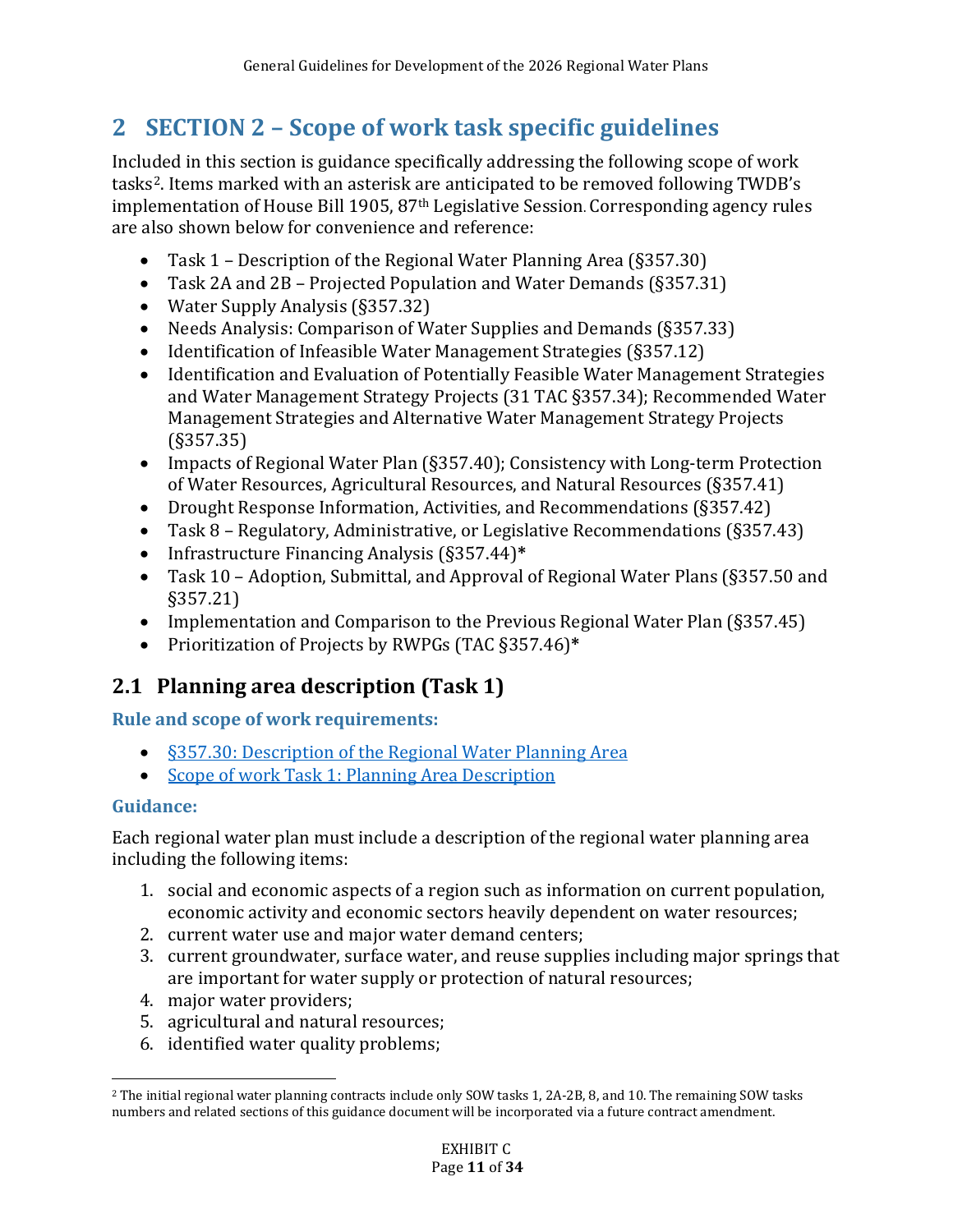- 7. identified threats to agricultural and natural resources due to water quantity problems or water quality problems related to water supply;
- 8. summary of existing local and regional water plans;
- 9. the identified historic drought(s) of record within the planning area;
- 10. current preparations for drought within the planning area;
- 11. information provided by the TWDB from water loss audits performed by Retail Public Utilities pursuant to 31 TAC §358.6 (relating to water loss audits); and,
- 12. an identification of each threat to agricultural and natural resources and a discussion of how that threat will be addressed or affected by the water management strategies evaluated in the plan.

#### *Major water providers*

Major water providers for the planning area are a subset of water user groups and/or wholesale water providers identified by the regional water planning groups to be of particular significance to the region's water supply. Each region must decide which entities are designated as major water providers. If the region decides not to designate any entities as major water providers, the plan needs to include discussion in chapter one of the plan as to why the planning group determined it does not have any water user groups or wholesale water providers of significance to the region's water supply.

#### *Wholesale water providers*

Entities designated as a wholesale water provider for planning purposes must sell or deliver (or plan to sell or deliver) wholesale water at some point in the 50-year planning horizon. Regional water planning groups will determine which wholesale water providers they want to utilize in their plan development. Data analysis and evaluations described throughout this document are relevant to the water user groups and wholesale water providers of the planning area. Data analyses of identified wholesale water providers will occur in the evaluation of contractual obligations to supply water, the demands associated with water user groups served by the wholesale water provider, the evaluation of the wholesale water provider's existing water supplies, and the evaluation of water management strategies and projects, for example.

Water user group and wholesale water provider data will support compiling results to describe the major water providers of the planning area. Even though the regional water planning group is not required to specifically report basic information on wholesale water provider demands and supplies in the regional water plan, it will need to do so in at least two specific instances:

- 1. if that same entity is also designated by the planning group as a major water provider, or
- 2. if that wholesale water provider is designated as the "sponsor" of any recommended water management strategy project in the plan, through TWDB-generated data reports. The wholesale water provider information will provide the basis for the wholesale water provider strategy or project.

These are minimum reporting requirements, however a regional water planning group may present more wholesale water provider information utilized in the development of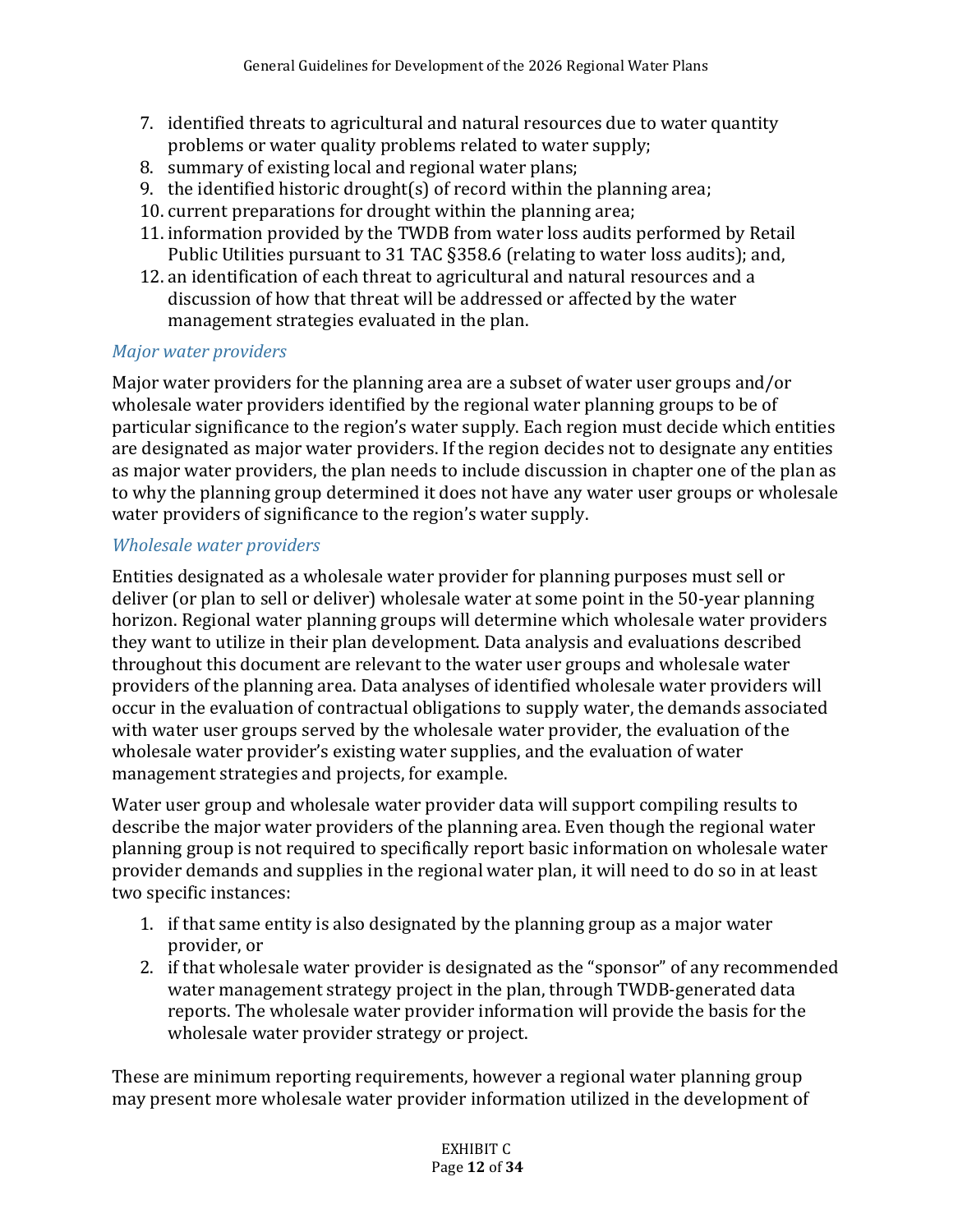their plan. The extent to which planning groups report on additional wholesale water providers that have not been designated as major water providers is left largely to the discretion of the planning groups.

#### *Drought(s) of record*

When presenting information on historic drought(s) of record, the regional water planning group may identify other relevant (e.g., basin-level) droughts of record that impact water supplies in the planning area in addition to identifying the overall historic drought of record in the planning area.

#### *Water loss audits*

Information provided by the TWDB from water loss audits may be presented, for example, as a summary in tabular form along with a description of the information and how the regional water planning group considered the information in developing the regional water plan. Examples of water loss audit data presented include the number of entities submitting water loss audits, the total quantity of water produced, the total reported quantity of water lost, and the percent of water loss.

# <span id="page-12-0"></span>**2.2 Population and water demand projections (Tasks 2A and 2B)**

#### **Rule and scope of work requirements:**

- [§357.31: Projected Population and Water Demands](https://texreg.sos.state.tx.us/public/readtac$ext.TacPage?sl=R&app=9&p_dir=&p_rloc=&p_tloc=&p_ploc=&pg=1&p_tac=&ti=31&pt=10&ch=357&rl=31)
- Scope of work Task 2A: [Non-Municipal Water Demand Projections](http://www.twdb.texas.gov/waterplanning/rwp/planningdocu/2026/projectdocs/InitialSOW_2026RWPs.pdf#page=5)
- Scope of work [Task 2B: Population and Municipal Water Demand Projections](http://www.twdb.texas.gov/waterplanning/rwp/planningdocu/2026/projectdocs/InitialSOW_2026RWPs.pdf#page=6)

#### **Guidance:**

The TWDB will provide an updated water user group list for use in the 2026 Regional Water Plans and 2027 State Water Plan. The definition of water user groups can be found i[n 31 TAC §357.10\(43\).](https://texreg.sos.state.tx.us/public/readtac$ext.TacPage?sl=R&app=9&p_dir=&p_rloc=&p_tloc=&p_ploc=&pg=1&p_tac=&ti=31&pt=10&ch=357&rl=10)

The TWDB will prepare draft population and municipal water demand projections for 2030-2080 for all municipal water user groups using data based on the new decennial census, new county-level population projections from the Texas Demographic Center, and the most recent utility boundary information.

Non-municipal draft water demand projections consisting of manufacturing, irrigation, livestock, and steam-electric power generation will be developed based on more recent historical water use data (2015-2019) and the same methodologies that were updated for use in developing the 2021 Regional Water Plans and 2022 State Water Plan. For the mining water use category, new projections will be developed based on a contracted mining study by the Bureau of Economic Geology.

#### **Criteria and required data for requested changes to draft projections and revisions of approved projections**

The initial list of water user groups will be prepared and provided to each regional water planning group along with historical water use and population data for their review. The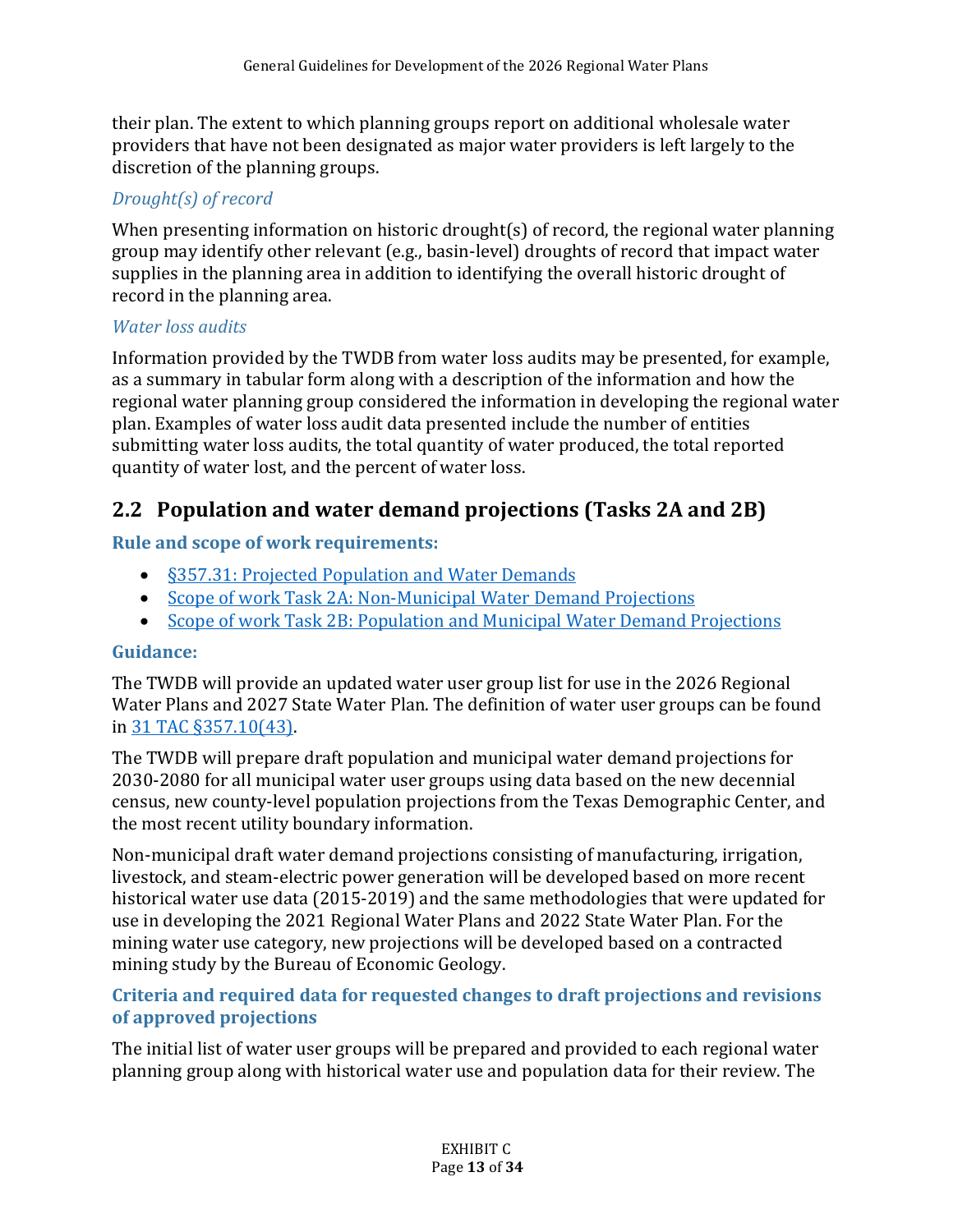regional water planning groups will review the water user group list and historical data from the TWDB and provide corrections and feedback to the TWDB.

Once the final list of water user groups is established, the TWDB will prepare draft population and water demand projections for each region. The regional water planning groups will then review the draft projections and may provide input to the TWDB or request specific changes to the draft projections from the TWDB. All requests to adjust draft projections must be submitted along with associated quantified data in an electronic format determined by the TWDB (e.g., Excel spreadsheets). If adequate justification is provided by the regional water planning groups to the TWDB, population and/or water demand projections may be adjusted by the TWDB in consultation with Texas Department of Agriculture, Texas Commission on Environmental Quality, and Texas Parks and Wildlife Department. The TWDB will then incorporate approved adjustments to the projections prior to the Board's consideration of adoption of the population and water demand projections. Acceptable criteria and required data are specified for each water user group category in Sections 2.2.1 and 2.2.2.

The regional water planning groups must use the Board-adopted projections when preparing their regional water plans. The TWDB will directly populate the state water planning database (DB27) with all Board-adopted water user group-level projections and the TWDB will make any related changes to DB27 if subsequent revisions are approved by the Board.

Regional water planning groups may request revisions to Board-adopted projections if the request demonstrates the projections no longer represent a reasonable estimate of anticipated conditions based on changed conditions or new information in accordance with 31 TAC §357.31(e)(2)[3](#page-13-1). However, planning groups will need to manage the timelines required for agency review and Board action with the subsequent revisions to their reginal plans in order to meet all contractual deliverable deadlines.

### <span id="page-13-0"></span>**2.2.1 Population projections**

The draft population projections will include permanent residential population including 'group quarter' population residing in institutional facilities (military, prisons, schools, or nursing homes) who are served by municipal water user groups or rely on their own water sources. Seasonal population, including tourist or seasonal workers, are not included in the draft projections although the associated seasonal water use is necessarily reflected in the per capita water use rates.

Prior to the release of the draft projections, the TWDB will analyze the most recent population projections from the Texas Demographic Center in comparison to the 2022 State Water Plan projections to determine the maximum region-wide, net population changes that may be considered by the regional water planning groups.

<span id="page-13-1"></span><sup>&</sup>lt;sup>3</sup> Work performed associated with revisions to Board-adopted projections is not eligible for regional water planning grant funding in accordance with 31 TAC §355.92(a)(E).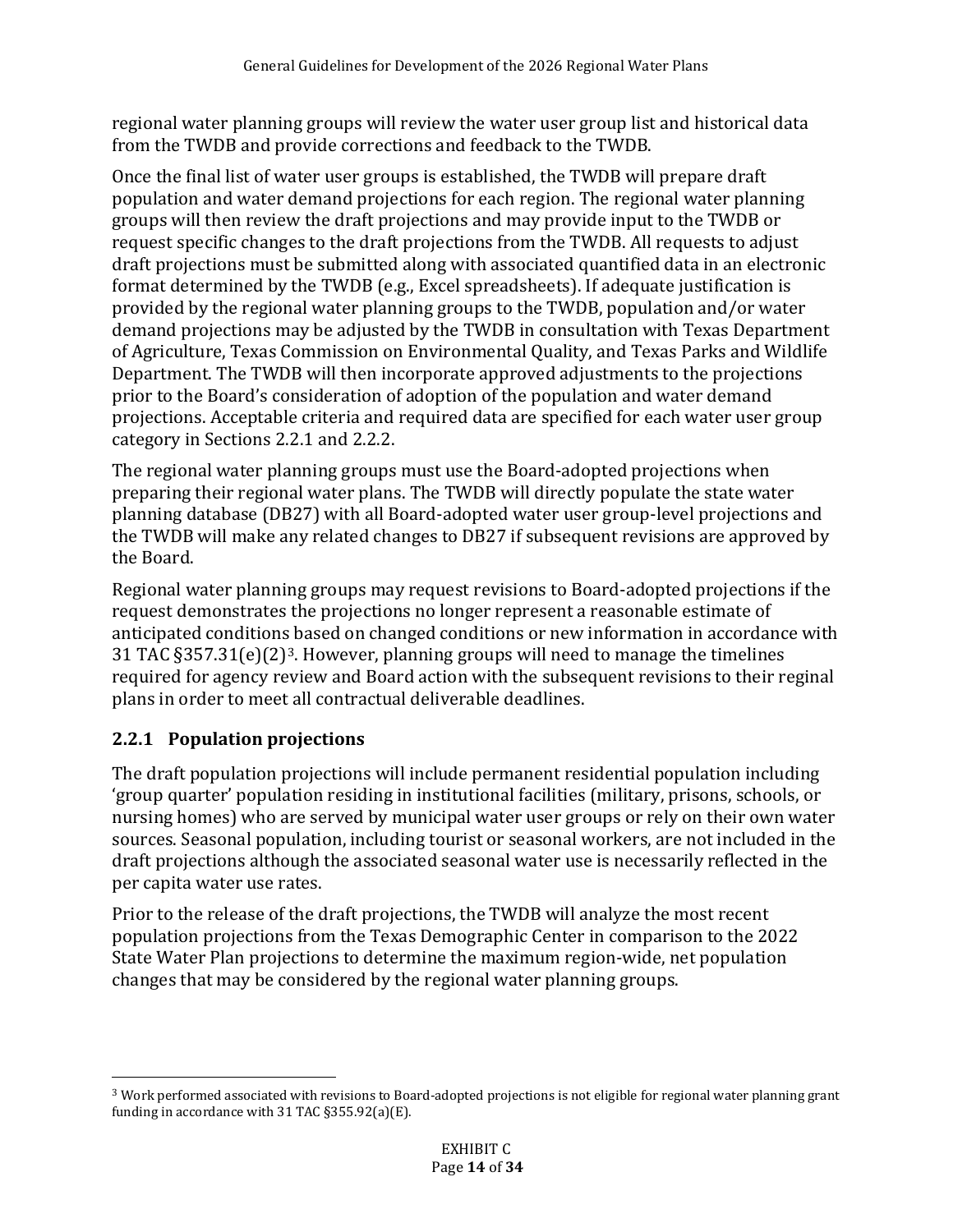#### *2.2.1.1 Municipal water user group list*

The initial list of water user groups, also referred to as *entities*, will be developed by the TWDB per [31 TAC §357.10\(43\)](https://texreg.sos.state.tx.us/public/readtac$ext.TacPage?sl=R&app=9&p_dir=&p_rloc=&p_tloc=&p_ploc=&pg=1&p_tac=&ti=31&pt=10&ch=357&rl=10) and with the input of each regional water planning group. Municipal water user groups will be based on utility boundaries and annual water use volumes reported by associated public water systems via TWDB's annual Water Use Survey. Utilities' municipal net use will be evaluated based on whether they are public or private utilities. If the public water system or utility meets the annual municipal net use of 100 acre-feet threshold in any single year within the most recent five years (2015-2019), they will be established as stand-alone water user groups. Collective reporting units will be carried over from the 2022 State Water Plan, but also will be updated per newly established public water systems, changes in utility boundaries or input from the planning groups. Public water systems or utilities that do not meet the definition of a stand-alone water user group or collective reporting unit will be planned for as part of a county-other water user group per 31 TAC §357.10(43)(E). Additionally, group quarters can be water user groups if they meet the definition in 31 TAC §357.10(43)(B) or may be included as part of another water user group.

#### **Criteria for adjustment:**

A proposed water user group must meet the definition in [31 TAC §357.10\(43\)](https://texreg.sos.state.tx.us/public/readtac$ext.TacPage?sl=R&app=9&p_dir=&p_rloc=&p_tloc=&p_ploc=&pg=1&p_tac=&ti=31&pt=10&ch=357&rl=10) and the following criteria to be included as a new, discrete entity in the 2026 Regional Water Plan. One or more of the following criteria must be verified by the regional water planning group and the Executive Administrator:

- 1. Evidence of errors identified in the historical water use for a public water system or utility, which would determine whether the system or utility meets the water user group definition.
- 2. Evidence of errors in the ownership type of a public water system or utility provided in the Texas Drinking Water Watch.
- 3. Evidence of recent changes of the ownership of a public water system or utility through merge or annexation.

#### **Data requirements:**

The regional water planning group must provide the following data to the Executive Administrator associated with the identified criteria to be included in the 2026 Regional Water Plan:

- 1. Annual water intake, sales, or metered use volumes for recent years for the public water system.
- 2. Documentation supporting changes of the name or ownership of a public water system or utility.
- 3. Documentation supporting collective reporting units with the geographic designation along with a list of the utilities or public water systems that have a common association for the purposes of water planning.
- 4. Documentation supporting that a system or utility within a collective reporting unit boundary should be planned for as a stand-alone water user group.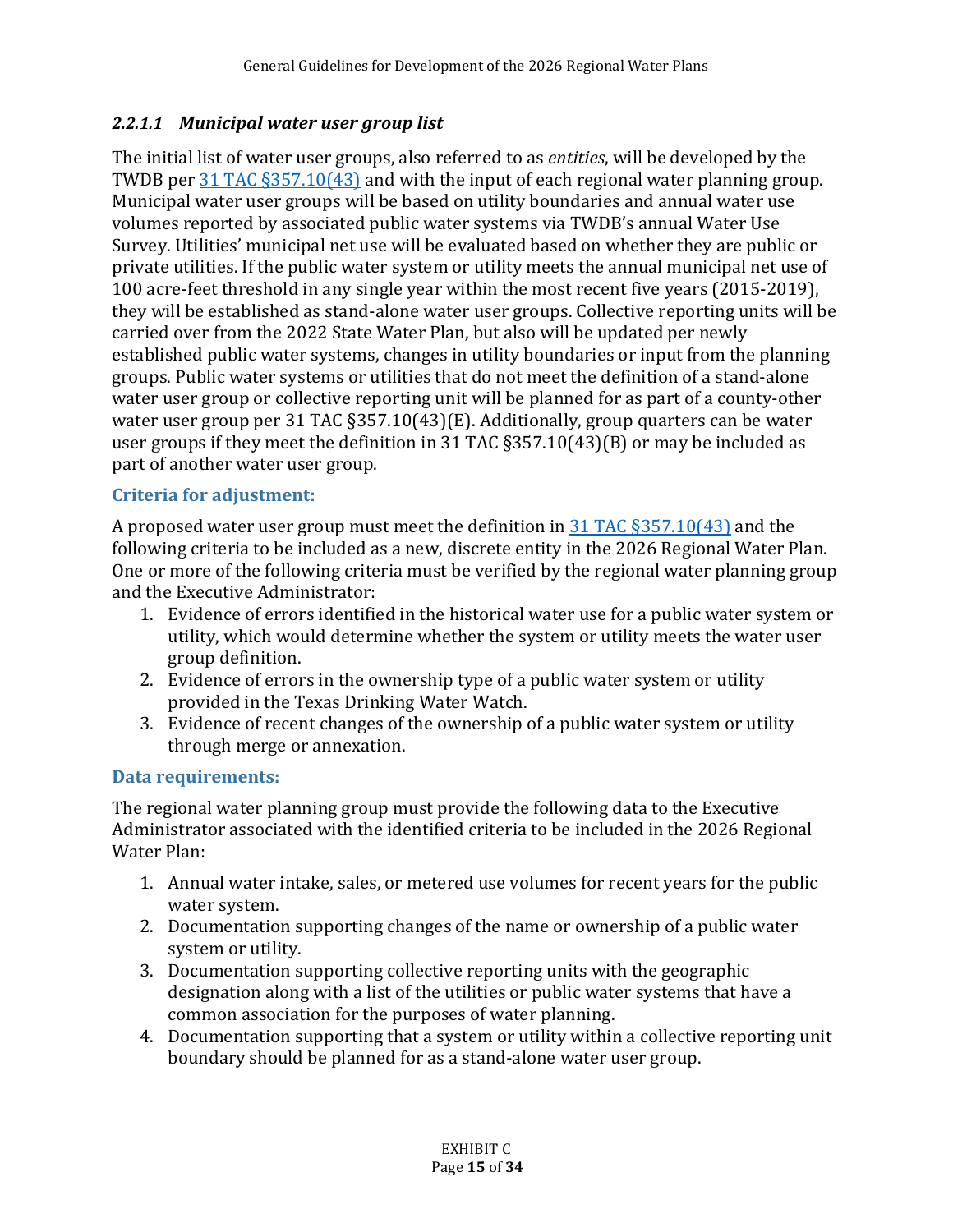#### *2.2.1.2 Regional-level population projections*

Adjustment to net regional-total population projections may be considered based on the criteria below. Associated adjustments to net county-total population projections within the regional total must also be justified (see Section 2.2.1.3). The net cumulative subregional requested changes may not exceed the maximum region-wide population that is provided by the TWDB.

#### **Criteria for adjustment:**

One or more of the following criteria must be verified by the regional water planning group and the Executive Administrator for consideration of revising the regional-level population projections:

- 1. A possible Census undercount took place in a county located within the region and action is currently being pursued to request a U.S. Census Bureau correction.
- 2. The most recent population growth rate (2015-2020) for the whole region is significantly different than the draft regional projections.

#### **Data requirements:**

The regional water planning group must provide the following data to the Executive Administrator associated with the identified criteria for justifying any adjustments to the regional-level population projections:

- 1. Documentation of an action requesting the U.S. Census Bureau correct an undercount of population within a county located in the region.
- 2. Historical regional-total population estimates from the Texas Demographic Center or the U.S. Census Bureau.
- 3. Other data and evidence that the regional water planning group believes provides a reasonable basis for justifying changes to the net total regional-level population projection.

#### *2.2.1.3 County-level population projections*

Any net adjustments to a county-total population projection due to adjustments to subcounty water user group-level projections within that county must be justified in a similar manner and will require an accompanying, justifiable redistribution of the projected county population within the same region so that the net, summed regional total remains unchanged unless an accompanying net total adjustment to the regional total is also requested, justified and approved (see Section 2.2.1.2).

#### **Criteria for adjustment:**

One or more of the following criteria must be verified by the regional water planning group and the Executive Administrator for consideration of revising a net total county-level population projection:

- 1. A possible Census undercount took place in the county and action is currently being pursued to request a U.S. Census Bureau correction.
- 2. If there is evidence that the most recent years (2015-2020) net migration rate was significantly different than the net migration rate used for the draft projections.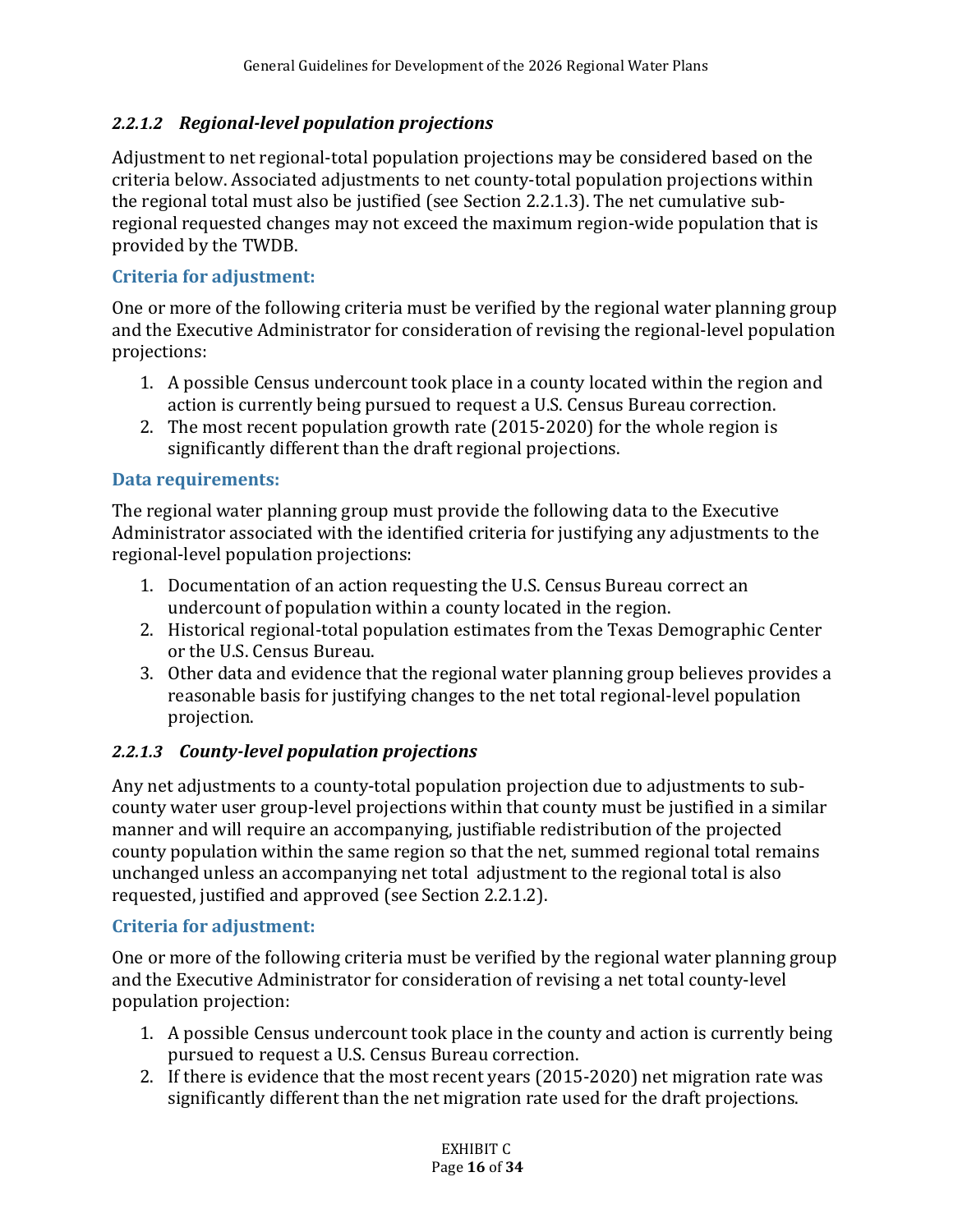- 3. If there is evidence that the 2020-2030 net migration rate will be significantly different than the net migration rate used for the draft projections.
- 4. There are statistically significant birth and survival rate differences (by appropriate cohorts) between the county and the State.
- 5. The most recent county population growth rate (2015-2020) is significantly different than draft county's projections.

#### **Data requirements:**

The regional water planning group must provide the following data to the Executive Administrator associated with the identified criteria for justifying any adjustments to the county-level population projections:

- 1. Documentation of an action requesting the U.S. Census Bureau correct an undercount of population within a county.
- 2. Most recent in-migration and out-migration of a county, indicating that the net migration of a county over the most recent years (2015-2020) is significantly different than the net migration rates used for the draft projections.
- 3. Birth and/or survival rates for a county population between 2010-2020 by gender, race/ethnicity and single-year age cohorts.
- 4. County population estimates from the Texas Demographic Center or the U.S. Census Bureau.
- 5. Other data and evidence that the regional water planning group believes provides a reasonable basis for justifying changes to the net total county-level population projection.

#### *2.2.1.4 Water user group (entity) population projections*

The projected population growth throughout the planning period for the utilities and rural area (county-other) within a county is a function of a number of factors, including the water user group's estimated share of the county's population or growth between 2010 and 2020, as well as local information provided by regional water planning groups. The total county population will serve as a control total for the WUG populations within each county. Any adjustments to a sub-county water user group population projection must involve a justifiable redistribution of projected populations within the relevant county so that the county net total remains unchanged unless an adjustment to the county total is also requested, justified and approved (see Section 2.2.1.3).

#### **Criteria for adjustment:**

One or more of the following criteria must be verified by the regional water planning group and the Executive Administrator for consideration in adjusting individual water user group population projections:

- 1. An adjustment to the population estimates for utilities or rural areas due to official adjustment to the 2020 Census population.
- 2. The 2010 or 2020 permanent population-served estimate by a municipal water user group is significantly different than the 2010 or 2020 baseline population estimate used in the draft projections.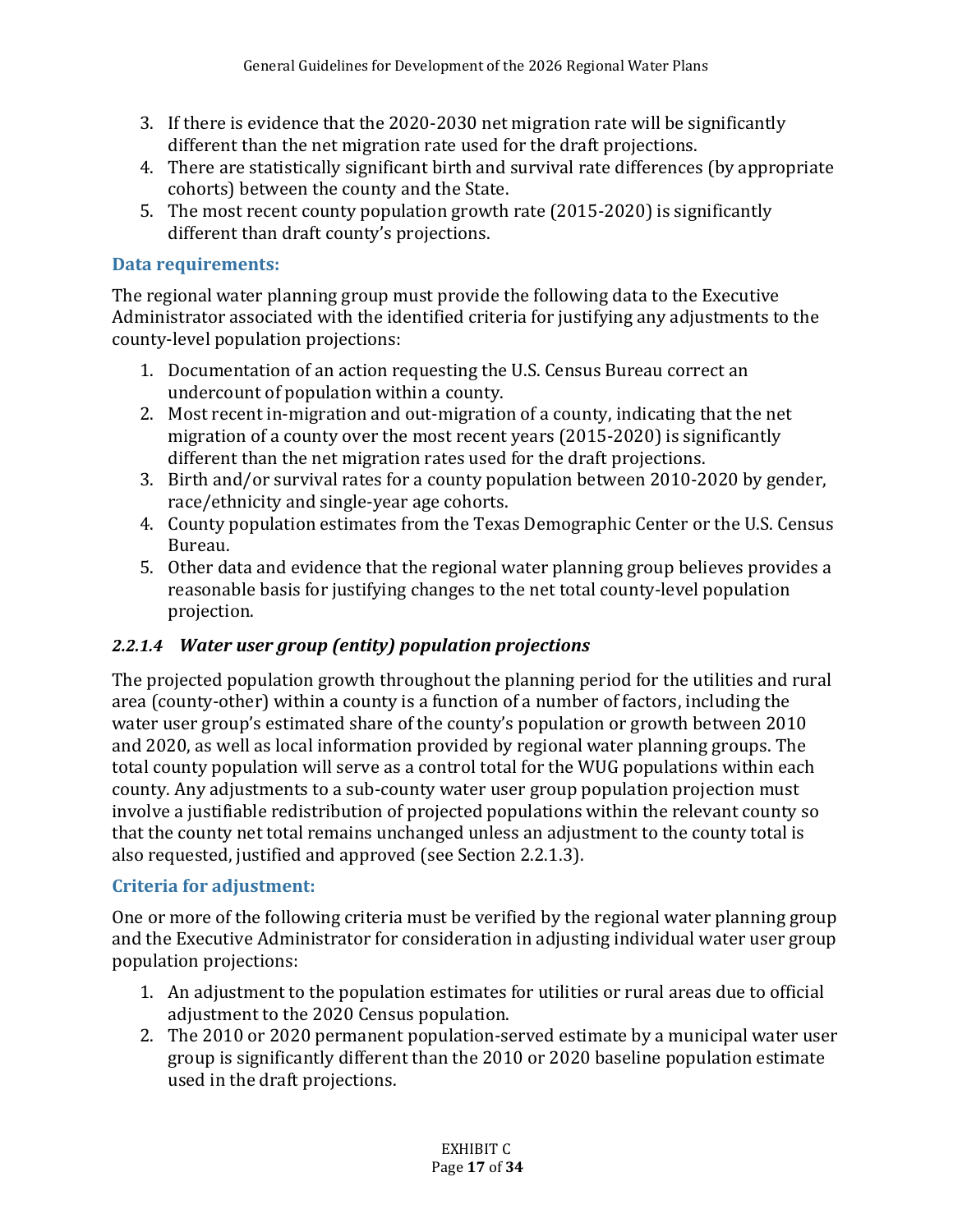- 3. The population growth rate for a municipal water user group over the most recent years (2015–2020) is substantially different than the growth rate between 2010 and 2020 in the draft projections.
- 4. Identification of growth limitations or potential build-out conditions for a water user group that would result in an expected maximum population that is different than the draft projections.
- 5. Updated information regarding the utility or public water system service area or anticipated near-term changes in service area.
- 6. Plans for new residential development in the near future that has not been counted in the draft projections.
- 7. Evidence of errors identified in historical connections.
- 8. Plans for a new or expansion of an existing institutional facility that was not included in the draft projections.
- 9. Evidence of errors in group quarter population.

#### **Data requirements:**

The regional water planning group must provide the following data to the Executive Administrator associated with the identified criteria for justifying any adjustment to the water user group-level population projections:

- 1. The verified number of residential connections or permanent population of utilities or public water systems that are associated with a water user group and result in correcting the TWDB's Water Use Survey or historical estimates.
- 2. Updates or corrections to a water user group's group quarter population or the location of institutional facilities.
- 3. Population estimates for cities developed and published by the Texas Demographic Center or by a regional Council of Governments will be considered for utilities serving these respective cities.
- 4. Documentation from an official of a city or utility that describes the conditions expected to limit population growth and estimates the maximum expected population for a utility and the potential timeframe for buildout.
- 5. Documentation or maps that verify and display changes in the utility service area.
- 6. Documentation demonstrating near-term growth, expansion, or new construction such as platting of new subdivisions, annexation agreements, building permits or impact fee reports.
- 7. Documentation of potential future growth, such as utility master plans, capital improvement plans, land use and zoning plans, maps of vacant lands with number of dwelling units per acre or number of households and average household size.
- 8. Other data and evidence that the regional water planning group believes provides a reasonable basis for justifying changes to an individual water user group-level population projection.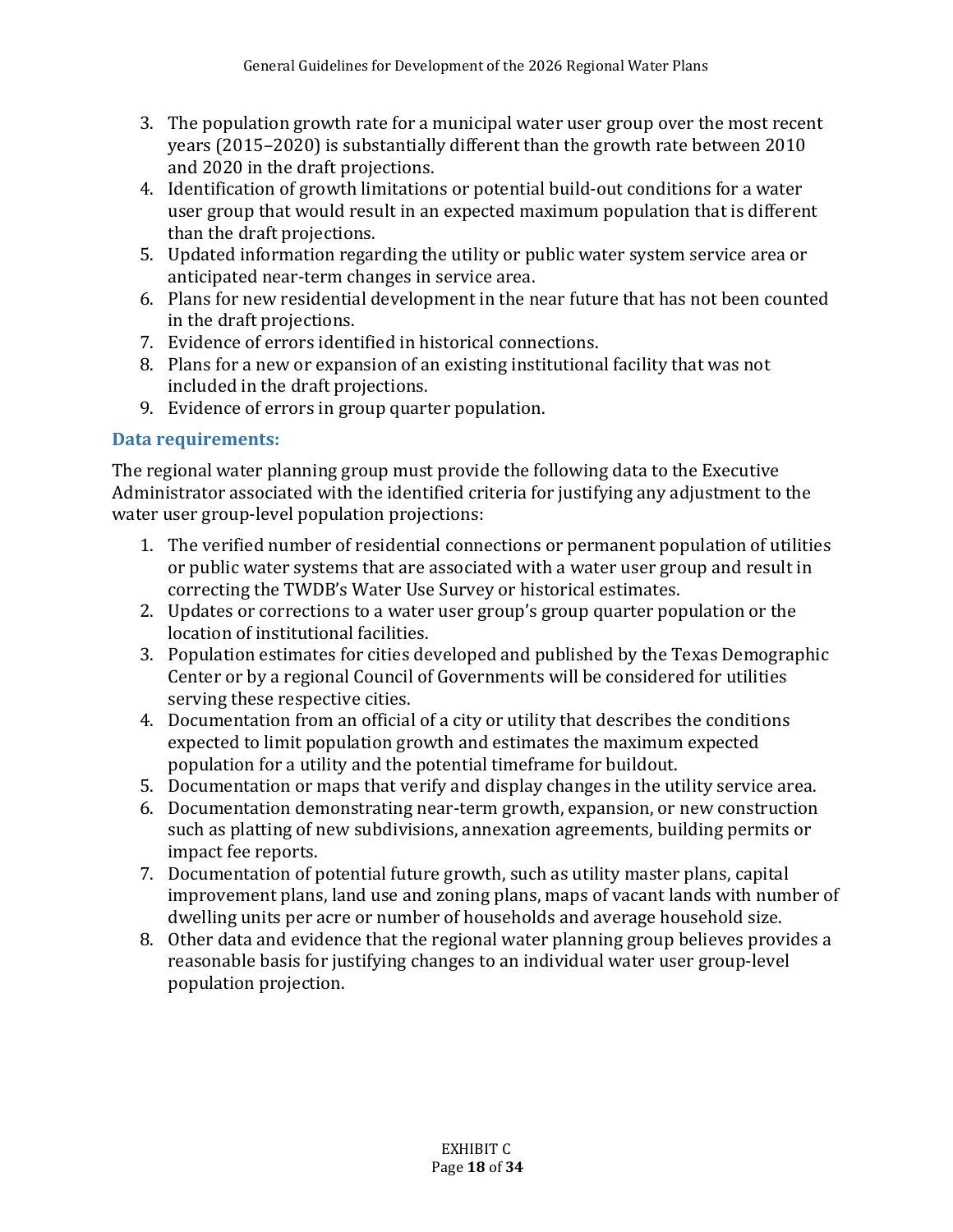#### <span id="page-18-0"></span>**2.2.2 Water demand projections**

#### *2.2.2.1 Municipal water demand projections*

Municipal water use includes both residential and non-residential water use. Residential use includes single and multi-family residential household water use. Non-residential use includes water used by commercial establishments, public offices, institutions, and light industrial facilities, but does not include significant industrial water users, such as large manufacturing, mining, or power generation facilities. Residential and non-residential water uses are categorized together because they are similar types of use, both use water primarily for drinking, cleaning, sanitation, cooling, and landscape watering.

Per capita water use is developed as gallons per capita daily (GPCD) using historical population estimates and net use for the utility. The reported data included in the municipal draft projections includes surface water, groundwater, and direct and indirect potable reuse, but does not include non-potable reuse sources.

The TWDB-generated draft municipal water demand projections shall incorporate limited, anticipated future water savings **due only to the transition to more water-efficient plumbing fixtures and appliances, as detailed in relevant legislation and provided to the regional water planning groups by the TWDB**. Any additional anticipated future water savings due to conservation programs undertaken by utilities or county-other water user groups shall be quantified and considered as a potential, recommended water management strategy by the regional water planning group.

#### *Dry-year and baseline GPCD*

Municipal water demand projections will be based upon dry-year demand conditions. The baseline GPCDs used in the 2026 Regional Water Plans will be carried over from the 2021 Regional Water Plans and used as default baseline GPCDs **with water efficiency savings due to more efficient plumbing fixtures and appliances through 2020 subtracted** to develop the draft water demand projections for municipal water user groups in the 2026 Regional Water Plans.

Regions may make a request to use a water user group's GPCD value from a different base dry-year within the most recent five years (2015-2019) as the basis for the demand projections of that water user group. The TWDB will consider an alternative base dry-year GPCD if the regional water planning group provides sufficient evidence that the alternative base dry-year GPCD is more representative of demands expected under dry-year conditions or that the draft default GPCD fails to adequately reflect water efficiency and conservation savings that have been already been implemented.

#### **Note that any adjustment to the population projections for a WUG will require an associated adjustment to the municipal water demand projections.**

#### **Criteria for adjustment:**

One or more of the following criteria must be verified by the regional water planning group and the Executive Administrator for consideration of revising the municipal water demand projections: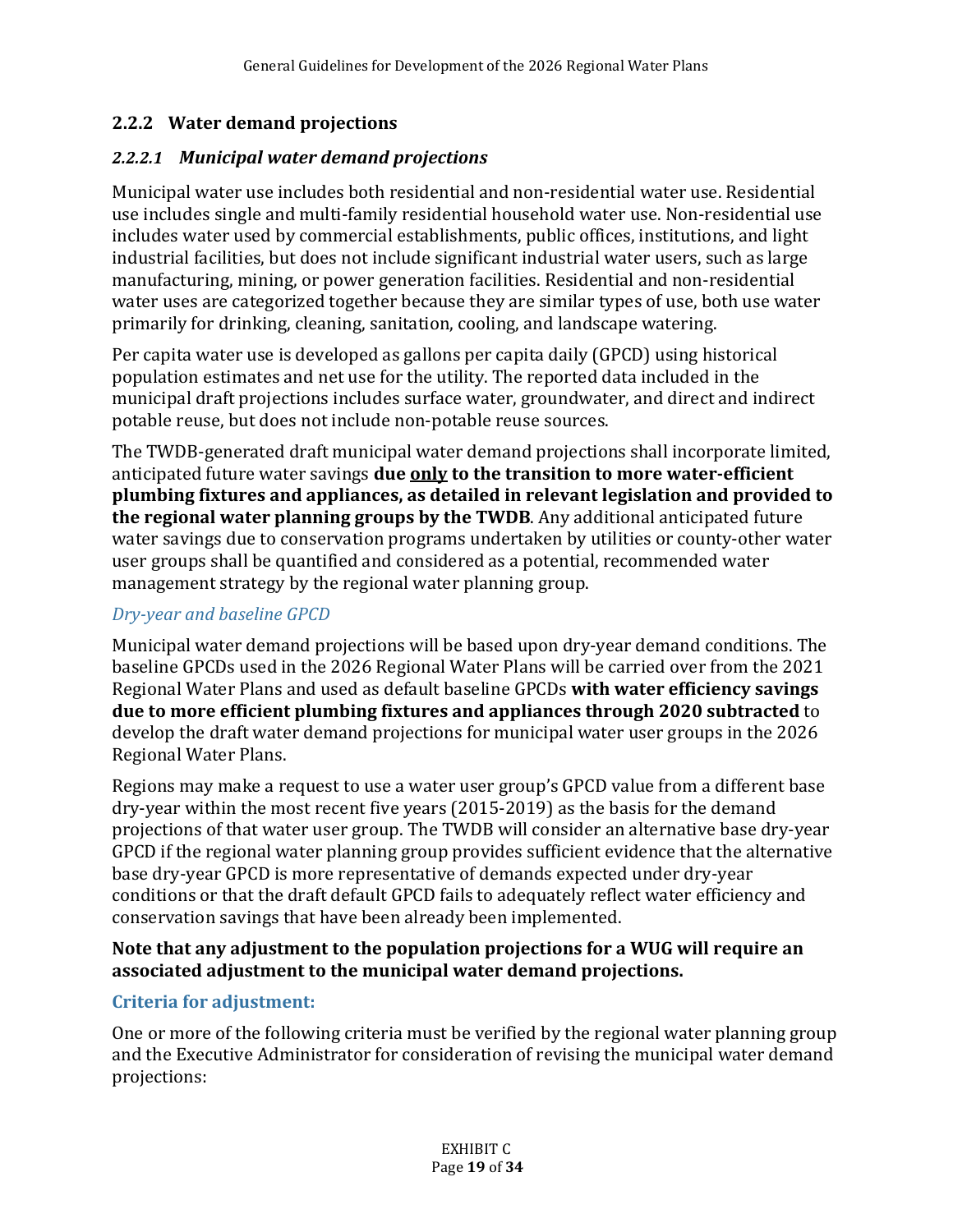- 1. Evidence that per capita water use from a more recent year (2015-2019) would be more appropriate as the baseline because that year was more representative of dryyear conditions.
- 2. Evidence of errors identified in the historical water use or GPCD for a utility or public water system, including evidence that volumes of reuse (potable reuse) water used for municipal purposes should be or should not be included in the draft projections.
- 3. Evidence that the base dry-year water use was abnormal due to temporary infrastructure constraints or water restriction triggered by utility's drought management plan.
- 4. Trends indicating that per capita water use for a utility or rural area of a county have increased substantially in recent years, and evidence that these trends will continue to rise in the short-term future due to commercial development.
- 5. Evidence that the most recent water efficiency and conservation savings that have already been implemented are not reflected in the default baseline GPCD.
- 6. Evidence that the number of installations of water-efficient fixtures and appliances between 2010 and 2020 is substantially different than the TWDB estimate or evidence that the projected replacement rate of water-efficient fixtures and appliances is substantially different than the TWDB projections.
- 7. Evidence that future water efficiency savings are projected much higher than the draft projections due to a utility's conservation plans that accelerate the replacement of the existing outdated plumbing fixtures and appliances.

#### **Data requirements:**

The regional water planning group must provide the following data to the Executive Administrator associated with the identified criteria for justifying any adjustments to the municipal water demand projections:

- 1. Annual municipal water intake (total surface water diversions and/or groundwater pumpage and water purchased from other entities) for a utility measured in acrefeet.
- 2. The volume of water sales by a utility to other water users (utilities, industries, public water systems, etc.) measured in acre-feet.
- 3. Net annual municipal water use, defined as total water production less sales to other water users (utilities, industries, public water systems, etc.) measured in acre-feet.
- 4. Documentation of temporary infrastructure, drought restrictions, or other water supply constraints that were in place.
- 5. Drought index or seasonal rainfall data to document a year different than the designated dry-year as a more appropriate base year for projections.
- 6. Conservation plans or other documentation that show the number or rate of waterefficient fixtures replaced or planned to be replaced for the future.
- 7. Estimated water efficiency or conservation savings implemented.
- 8. To verify increasing or decreasing per capita water use trends for a utility or rural area of a county and therefore revising projections of per capita water use to reflect the trend, the following data should be provided with the request from the RWPG: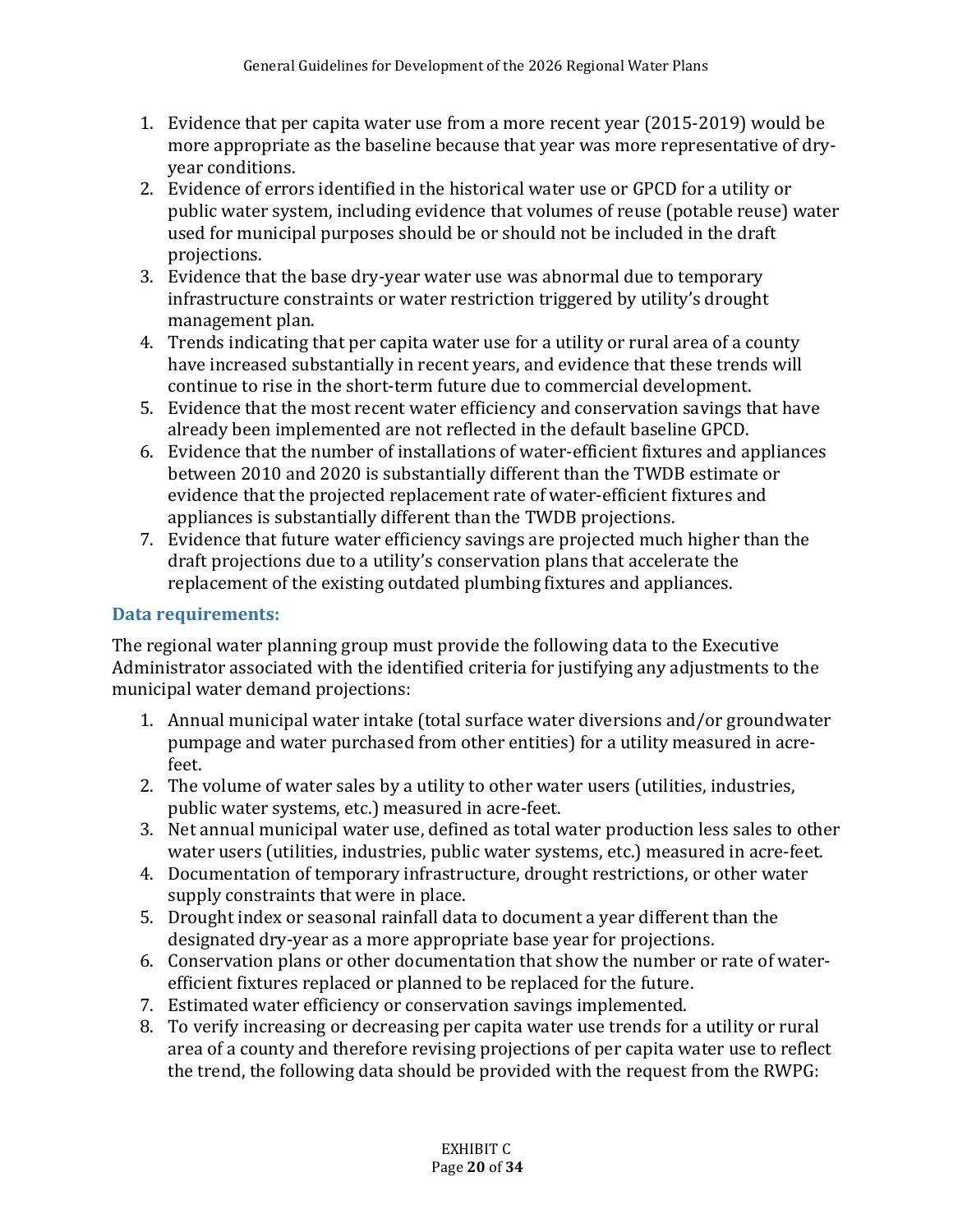- a. Historical per capita water use estimates based on net annual municipal water use for a utility or rural area of a county, beginning in 2015.
- b. A trend analysis which takes into account the variation in annual rainfall.
- c. Revised projections of per capita water use for a utility or rural area of a county, that demonstrate an increasing or decreasing trend of per capita water use.
- d. Growth data in the residential, commercial and/or public sectors that would justify an increase or decrease in per capita water use.
- e. Convincing documentation of planned future growth that would result in higher per capita water use.
- 9. Other data and evidence that the regional water planning group considers reasonable and adequate to justify an adjustment to the municipal water demand projections.

#### *2.2.2.2 Manufacturing water demand projections*

Manufacturing water use is defined as water used to produce manufactured goods. Manufacturing facilities report their water use to the TWDB annually through the Water Use Survey. Different manufacturing sectors are denoted by North American Industrial Classification System (NAICS) codes. The baseline for draft manufacturing water demand projections is based on the highest county-aggregated manufacturing water use in the most recent five years (2015-2019). The most recent 10-year projections for employment growth from the Texas Workforce Commission or other relevant economic measures available are used as proxy for growth between 2030 and 2040. After 2040, the draft manufacturing water demand are held constant through 2080 reflecting future efficiencies.

#### **Criteria for adjustment:**

One or more of the following criteria must be verified by the regional water planning group and the Executive Administrator for consideration of revising the manufacturing water demand projections:

- 1. Evidence of a new or existing facility that has not been included in the TWDB's Water Use Survey.
- 2. Evidence of an industrial facility that has recently closed its operation in a county.
- 3. Plans for new construction, or expansion or closure of an existing industrial facility in a county at some future date.
- 4. Evidence of a long-term projected water demand of a facility or industry within a county that is substantially different than the draft projections.
- 5. Evidence of errors identified in historical water use, including volumes of reuse (treated effluent) or brackish groundwater that were not included in the draft projections.

#### **Data requirements:**

The regional water planning group must provide the following data to the Executive Administrator associated with the identified criteria for justifying any adjustments to the manufacturing water demand projections.

1. Historical water use data and the 6-digit NAICS code of a manufacturing facility.

EXHIBIT C Page **21** of **34**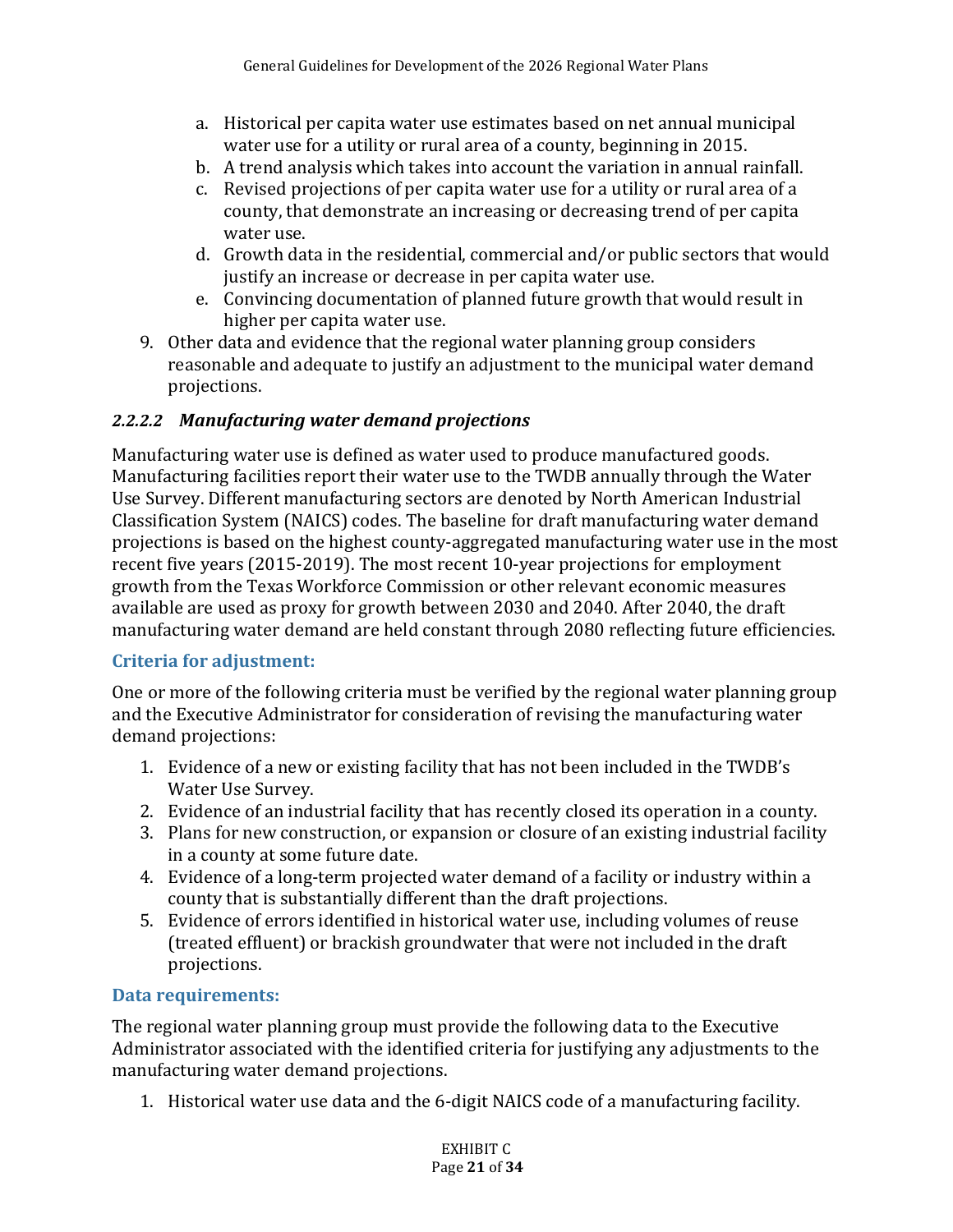- 2. Documentation and analysis that justify that a new manufacturing facility not included in the Water Use Survey database will increase future manufacturing water demand for the county above the draft projections.
- 3. The 6-digit NAICS code of the industrial facility that has recently located in a county and annual water use volume.
- 4. Documentation of plans for a manufacturing facility to locate in a county at some future date, including the following data:
	- a. The quantity of water required by the planned facility on an annual basis,
	- b. The proposed construction schedule for the facility including the date the facility will become operational, and
	- c. The 6-digit NAICS code for the planned facility.
- 5. Reports or research documents describing alternative trends or anticipated water use for manufacturing.
- 6. Specific information regarding incorrect location for a facility.
- 7. Other data and evidence that the RWPG considers reasonable and adequate to justify an adjustment to the manufacturing water demand projections.

#### *2.2.2.3 Steam-electric power generation water demand projections*

Water use for steam-electric power generation is consumptive use reported to the TWDB through the annual Water Use Survey. Steam-electric power water demand projections do not include water used in cogeneration facilities (included in manufacturing projections) or facilities which do not require water for production (wind, solar, dry-cooled generation), or hydro-electric generation facilities.

The baseline for draft water demand projections are based on the highest countyaggregated historical steam-electric power water use in the most recent five years (2015- 2019). Subsequent demand projections after 2030 are held constant throughout the planning period. The anticipated water use of future facilities listed in state and federal reports is added to the demand projections from the anticipated operation date through 2080. The reported water use of power generation facilities scheduled for retirement in the state and federal reports is subtracted from the baseline or the decade in which they are projected to retire.

#### **Criteria for adjustment:**

One or more of the following criteria must be verified by the regional water planning group and the Executive Administrator for consideration of revising the power generation water demand projections:

- 1. Documentation that the draft projections have not included a facility that warrants inclusion.
- 2. Any local information related to new facilities or facility closures that may not have been included in U.S. Energy Information Administration report.
- 3. Evidence of a long-term projected water demand of a facility or a county that is substantially different than the draft projections.
- 4. Evidence of errors identified in historical water use, including volumes of reuse (treated effluent) water or brackish groundwater that were not included in the draft projections.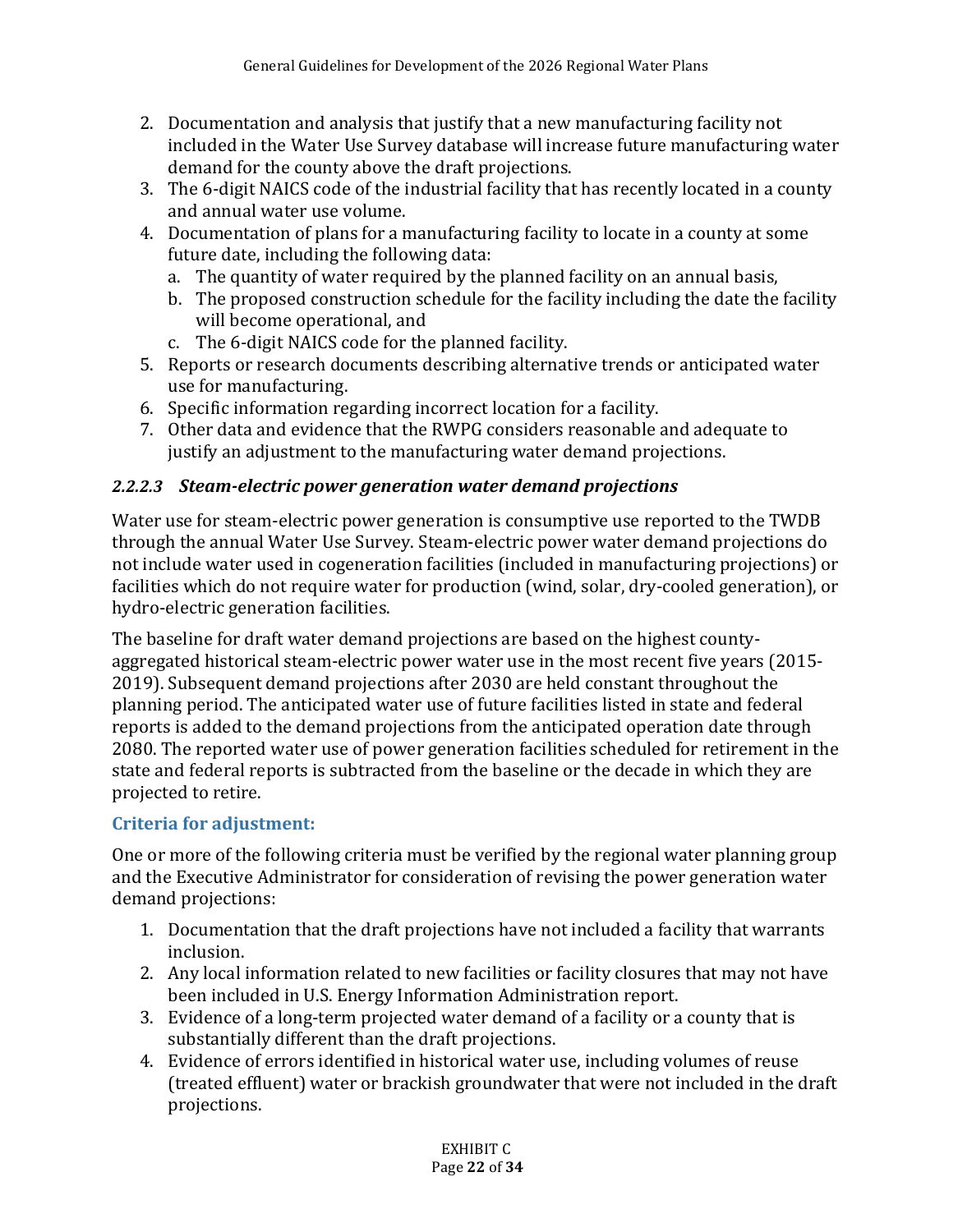5. Evidence that a currently operating power generation facility has experienced a higher dry-year water use beyond the most recent five years, within the most recent 10 years.

#### **Data requirements:**

The regional water planning group must provide the following data to the Executive Administrator associated with the identified criteria for justifying any adjustments to the steam-electric water demand projections.

- 1. Historical water use data and description of a surveyed or future facility, including the fuel type, cooling process, capacity, average percent of time operating, and any other information necessary to estimate water use.
- 2. Reports or research documents describing alternative trends or anticipated water use for steam-electric power generation.
- 3. Documentation of an anticipated new facility not listed in state or federal reports necessary to estimate the volume of water reasonably expected to be consumed. Such information should include power generation method, cooling method, generation capacity and any additional information necessary to reasonably estimate the future water use.
- 4. Documentation regarding facility closures that may impact county projections.
- 5. Specific information regarding incorrect location for a facility.
- 6. Other data and evidence that the regional water planning group considers reasonable and adequate to justify an adjustment to the steam-electric power water demand projections.

#### *2.2.2.4 Mining water demand projections*

Mining water demand includes water used for oil and gas development, as well as extraction of coal and lignite, sand aggregate, and other resources. Projections do not include water use required for the transportation or refining of materials. The TWDB's annual mining water use estimates are comprised of data from both surveyed and nonsurveyed entities and are based on the mining study conducted in partnership with the U.S. Geological Survey and the University of Texas Bureau of Economic Geology.

#### **Criteria for adjustment:**

One or more of the following criteria must be verified by the regional water planning group and the Executive Administrator for consideration of revising the mining water demand projections:

- 1. Evidence that mining water use in a county is substantially different than the draft projections. This could include trends in water use data from the FracFocus national online registry, the Texas Railroad Commission, or other sources.
- 2. Evidence of new facilities coming online or reported closures in surveyed facilities that may impact county projections.
- 3. Evidence of errors identified in historical water use, including volumes of reuse (treated effluent) water or brackish groundwater that were not included in the draft projections.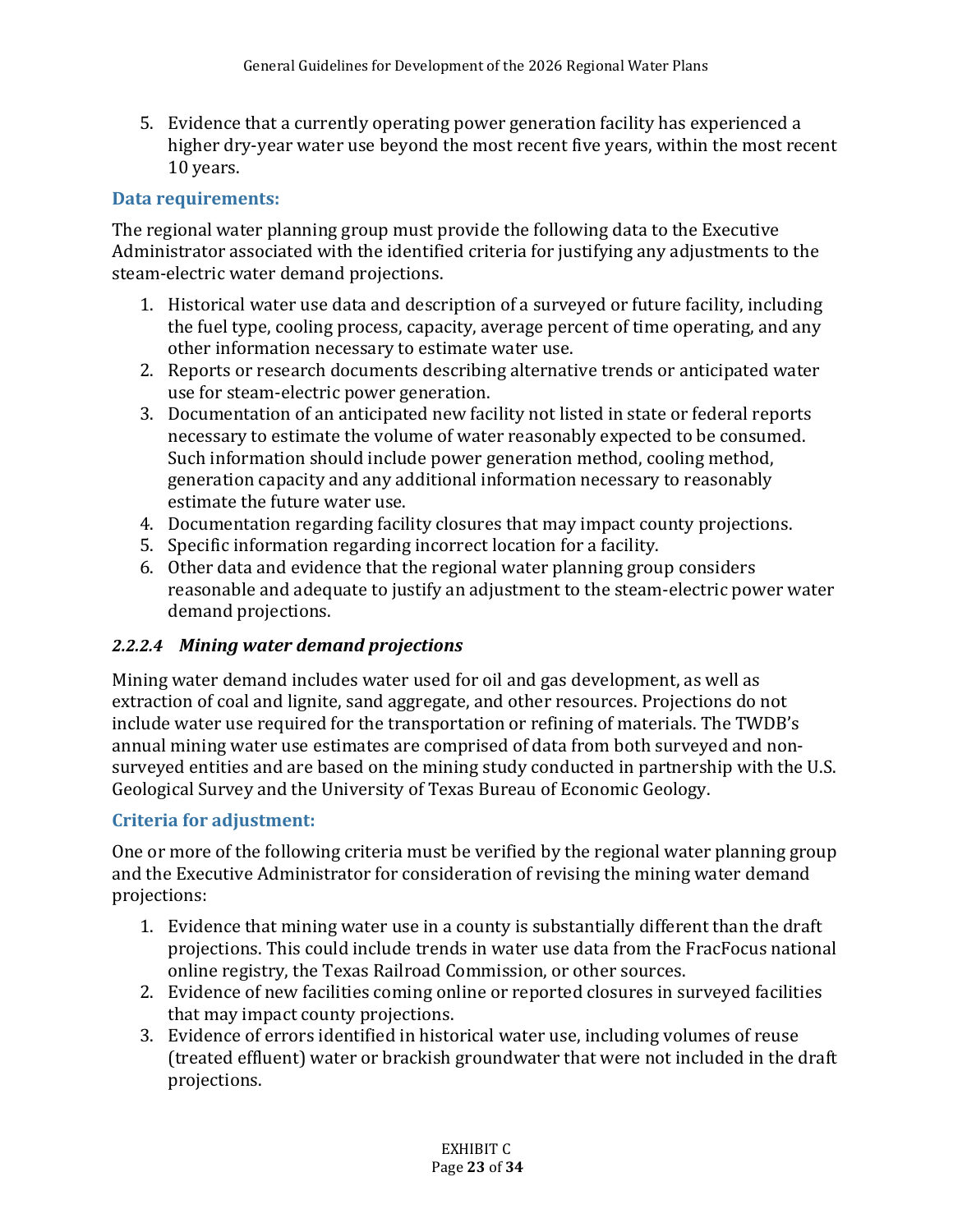4. Evidence of a long-term projected water demand of a facility or industry within a county that is substantially different than the draft projections.

#### **Data requirements:**

The regional water planning group must provide the following data to the Executive Administrator associated with the identified criteria for justifying any adjustments to the mining water demand projections.

- 1. Historical water use data and description of a surveyed or future facility, and any other information necessary to estimate water use.
- 2. Reports describing alternative trends or anticipated water use for mining.
- 3. Documentation of an anticipated new mining facility or new mining activities.
- 4. Specific information regarding facility closures that may impact county projections.
- 5. Specific information regarding incorrect location for a facility.
- 6. Reports or research documents describing alternative trends or anticipated water use for mining.
- 7. Other data and evidence that the regional water planning group considers reasonable and adequate to justify an adjustment to the mining water demand projections.

#### *2.2.2.5 Irrigation water demand projections*

Irrigation water demand projections include the water necessary for irrigation activities, primarily field crops, but also include orchards, pasture, turf grass, vineyards, and selfsupplied golf courses. Note that for the purposes of regional water planning, irrigation demands account for the amount of water pumped for irrigation, not the water needed or used by the crop or associated with dry-land farming.

The baseline methodology for draft irrigation water demand projections is the average of the most recent five-years (2015-2019) of water use estimates held constant between 2030 and 2080. In counties where the total groundwater availability over the planning period is projected to be less than the groundwater-portion of the baseline water demand projections, the draft irrigation water demand projections will begin to decline starting in 2040, or a later decade, commensurate with the decline in the associated groundwater availability.

#### **Criteria for adjustment:**

One or more of the following criteria must be verified by the regional water planning group and the Executive Administrator for consideration of revising the irrigation water demand projections:

- 1. Evidence that irrigation water use estimates for a county from another information source or more recent modeled available groundwater volumes are more accurate than those used in the draft projections.
- 2. Evidence that recent (10 years or less) irrigation trends are more indicative of future trends than the draft water demand projections.
- 3. Evidence that the baseline irrigation demand projection is more likely to reflect the future irrigation demand than the groundwater resource-constrained water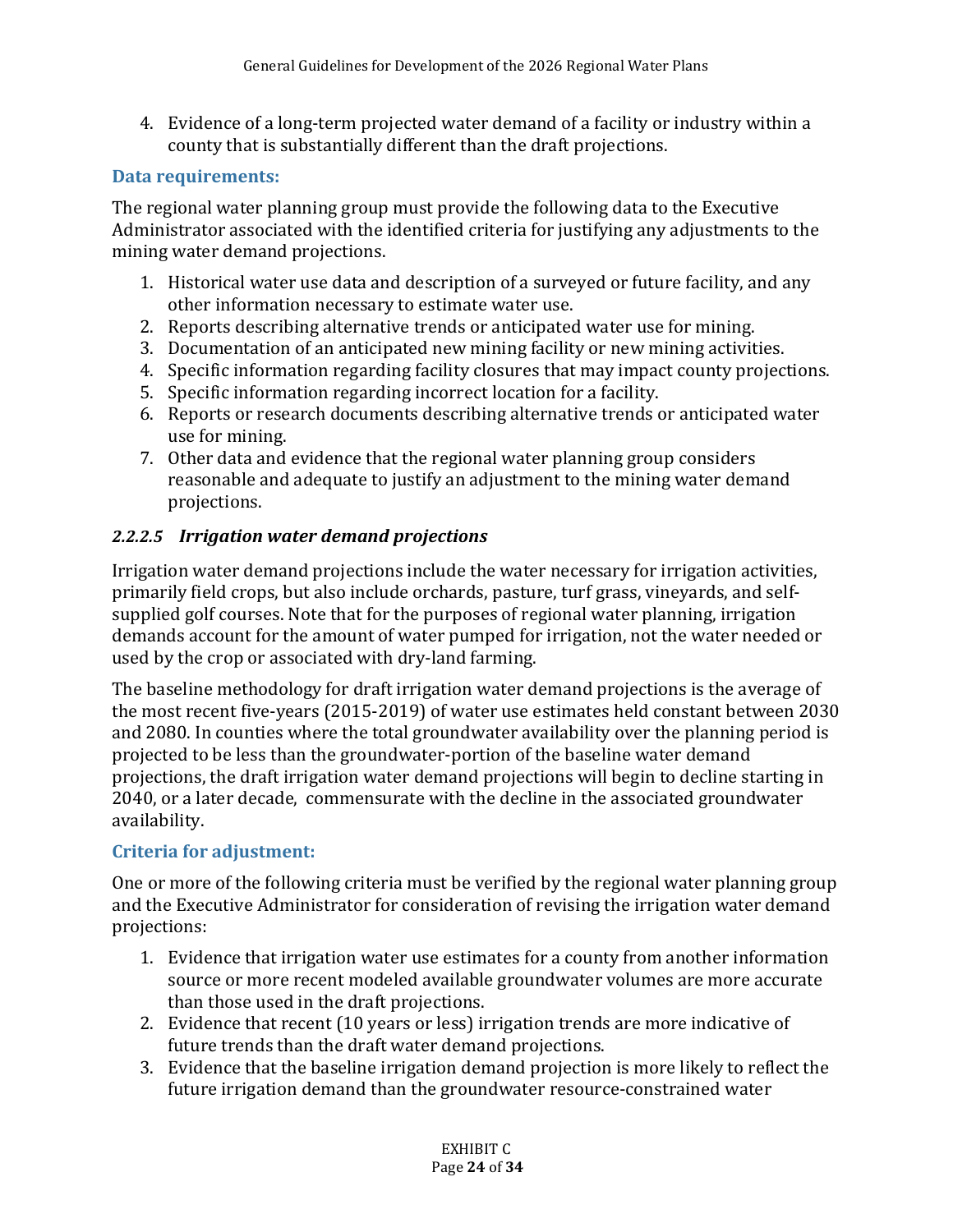demand projection (especially where economically feasible water supply strategies have been identified).

- 4. Region or county-specific studies that have developed water demand projections or trends for the planning period, or part of the planning period, and are deemed to be more reasonable estimates than the TWDB-generated draft projections.
- 5. Evidence of errors identified in historical water use, including volumes of reuse (treated effluent) or brackish groundwater that were not included in the draft projections.

#### **Data requirements:**

The regional water planning group must provide the following data to the Executive Administrator associated with the identified criteria for justifying any adjustments to the irrigation water demand projections:

- 1. Historical water use, diversion, or pumpage volumes for irrigation by county.
- 2. Acreage and water use data for irrigated crops grown in a region as published by the Texas Agricultural Statistics Service, the Texas Agricultural Extension Service, the Farm Service Agency or other sources.
- 3. Available economic, technical, and/or water supply-related evidence that may provide a basis for adjustments in the default baseline projection and/or the future rate of change in irrigation water demand.
- 4. Alternative projected water availability volumes that may constrain water demand projections.
- 5. Updated modeled available groundwater volumes.
- 6. Other data and evidence that the regional water planning group considers reasonable and adequate to justify an adjustment to the irrigation water demand projections.

#### *2.2.2.6 Livestock water demand projections*

Livestock water use is defined as water used in the production of livestock, both for consumption and for cleaning and cooling purposes and aquaculture operations. The TWDB produces annual water use estimates for livestock, based on daily water demand per head assumptions for cattle (beef and dairy), hogs, poultry, horses, sheep, and goats. Additional facilities, such as aquaculture operations, report water use estimates through the TWDB Water Use Survey.

Draft water demand projections for each county are based on the average of the most recent five-years (2015-2019) of water use estimates. The rate of change for 2020-2070 from the 2022 State Water Plan will be applied to the new baseline.

#### **Criteria for adjustment:**

One or more of the following criteria must be verified by the regional water planning group and the Executive Administrator for consideration of revising the livestock water demand projections:

1. Evidence that livestock water use estimates for a county from another source are more accurate than those used in the draft projections.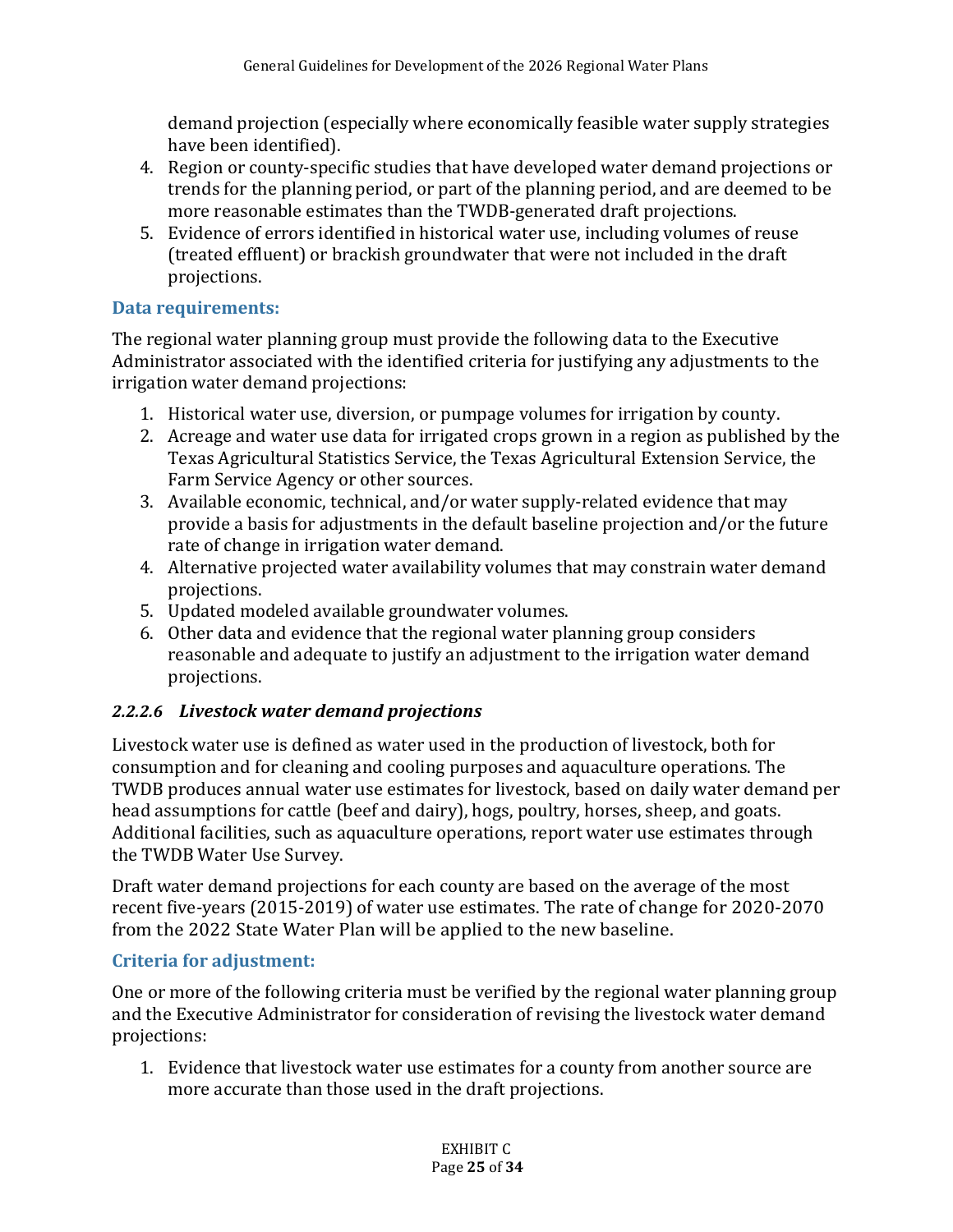- 2. Plans for the construction, expansion, or closure of a confined livestock feeding operation in a county at some future date.
- 3. Other evidence of change in livestock inventory or water requirements that would justify an adjustment in the projected future rate of change in livestock water demand.
- 4. Evidence of errors identified in historical water use, including volumes of reuse (treated effluent) or brackish groundwater that were not included in the draft projections.

#### **Data requirements:**

The regional water planning group must provide the following data to the Executive Administrator associated with the identified criteria for justifying any adjustments to the livestock water demand projections:

- 1. Documentation of plans for the construction of a confined livestock feeding facility in a county at some future date and includes the following:
	- a. Confirmation of land purchase or lease arrangements for the facility.
	- b. The construction schedule including the date the livestock feeding facility will become operational.
	- c. The daily water requirements of the planned livestock feeding facility.
- 2. Other evidence that would document an expected increase or decrease in the livestock inventory in the county, such as facility closures.
- 3. Documentation of an existing confined livestock feeding operation not captured in the draft projections.
- 4. Other data and evidence that the regional water planning group considers reasonable and adequate to justify an adjustment to the livestock water demand projections.

#### <span id="page-25-0"></span>**2.2.3 Major water provider demands**

Planning groups will review aggregated water demand projections for major water providers provided by the TWDB. Regional water planning groups must summarize and present the projected demands for major water providers by category of use and planning decade. The TWDB will provide retail water demand data if the major water provider is a water user group, and contract demand data based on data entered by the planning group into DB27 if the major water provider is a wholesale water provider*.*

#### <span id="page-25-1"></span>**2.2.4 Representation of county-other sub-water user groups in regional water plans**

Subject to their own time and financial resource constraints and at the discretion of each regional water planning group, county-other water user groups may be sub-divided into sub-county-other water users and presented in the regional water plans as such. However, for the development of the 2026 regional water plans, **this discrete level of information will not be eligible to be entered into DB27 but may be presented in the plan in a manner of the RWPG choice**. Any such entity identified by the planning group will inherently represented in DB27 under the associated umbrella, county-other water user group. Therefore, any presentation of these entities in the regional water plans will solely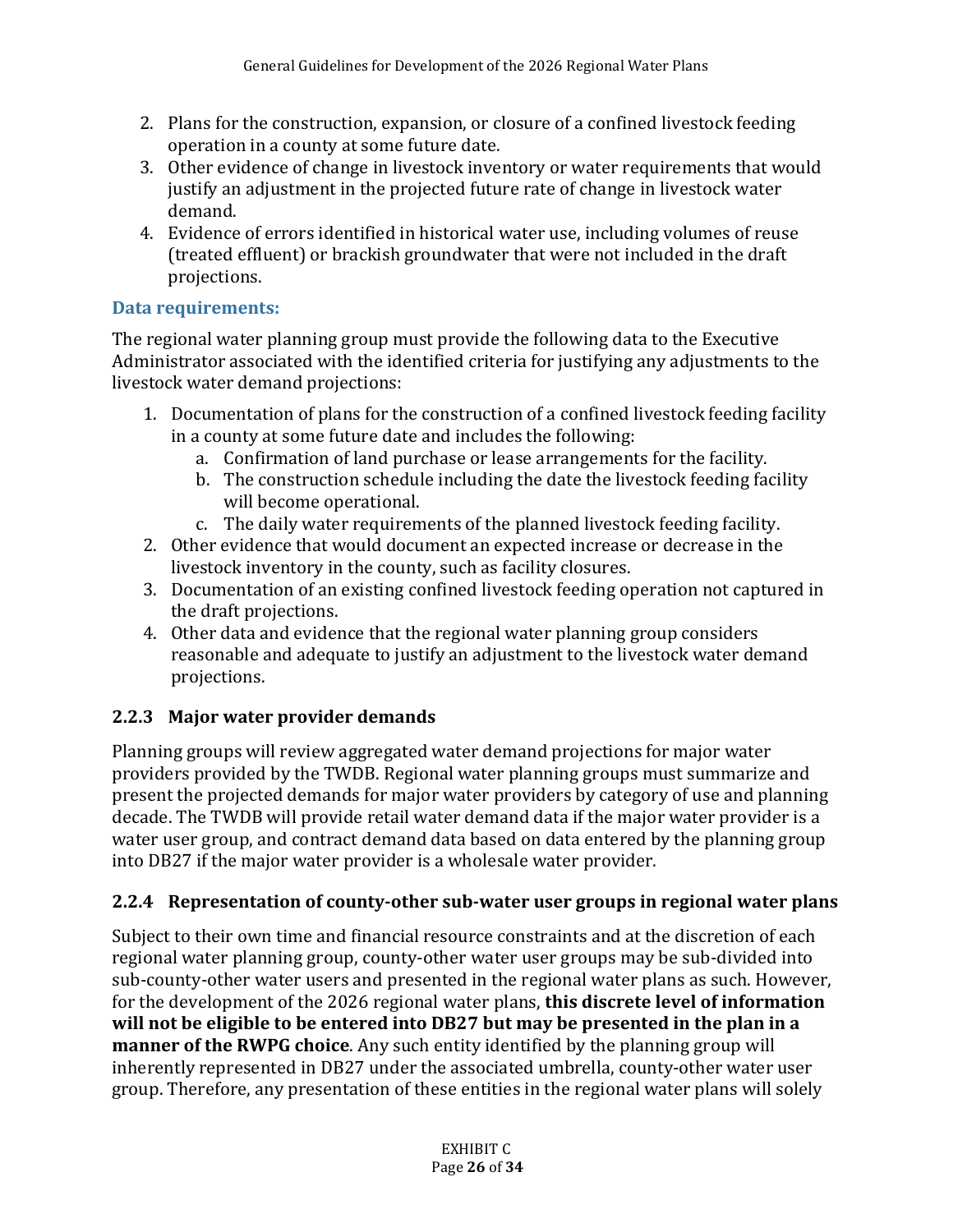be based on information analyzed and presented in narrative or tabular form by the regional water planning group. The TWDB will provide historical water use estimates and connection data for individual public water systems that may fall within the county-other water user group and that may be of interest to the planning groups to present as subcounty-other-water user groups in the narrative of their plan. However, planning groups would need to conduct their own analyses with this information to distribute such water demands across their sub-county-other water user groups of interest in a manner that maintains the integrity of the projected net total demand for that county-other water user group.

# <span id="page-26-0"></span>**2.3 Water availability and existing water supplies**

*Guidelines for this section (Water Availability and Existing Water Supplies) will be incorporated into this document via a future contract amendment that incorporates the related scope of work task. Guidelines for the development of the previous (2021) regional water plans may be found [here.](http://www.twdb.texas.gov/waterplanning/rwp/planningdocu/2021/doc/current_docs/contract_docs/2ndAmendedExhibitC.pdf#page=23)*

# <span id="page-26-1"></span>**2.4 Identification of water needs**

*Guidelines for this section (Identification of Water Needs) will be incorporated into this document via a future contract amendment that incorporates the related scope of work task. Guidelines for the development of the previous regional water plans may be found [here.](http://www.twdb.texas.gov/waterplanning/rwp/planningdocu/2021/doc/current_docs/contract_docs/2ndAmendedExhibitC.pdf#page=38)*

## <span id="page-26-2"></span>**2.5 Water management strategies and water management strategy projects**

*Guidelines for this section (Water Management Strategies and Water Management Strategy Projects) will be incorporated into this document via a future contract amendment that incorporates the related scope of work task. Guidelines for the development of the previous regional water plans may be found [here.](http://www.twdb.texas.gov/waterplanning/rwp/planningdocu/2021/doc/current_docs/contract_docs/2ndAmendedExhibitC.pdf#page=41)*

# <span id="page-26-3"></span>**2.6 Impacts of the regional water plan**

*Guidelines for this section (Impacts of the Regional Water Plan) will be incorporated into this document via a future contract amendment that incorporates the related scope of work task. Guidelines for the development of the previous regional water plans may be foun[d here.](http://www.twdb.texas.gov/waterplanning/rwp/planningdocu/2021/doc/current_docs/contract_docs/2ndAmendedExhibitC.pdf#page=58)*

# <span id="page-26-4"></span>**2.7 Drought response information, activities, and recommendations**

*Note: Guidelines for this section (Drought Response Information, Activities, and Recommendations) will be incorporated into this document via a future contract amendment that incorporates the related scope of work task. Guidelines for the development of the previous regional water plans may be found [here.](http://www.twdb.texas.gov/waterplanning/rwp/planningdocu/2021/doc/current_docs/contract_docs/2ndAmendedExhibitC.pdf#page=60)*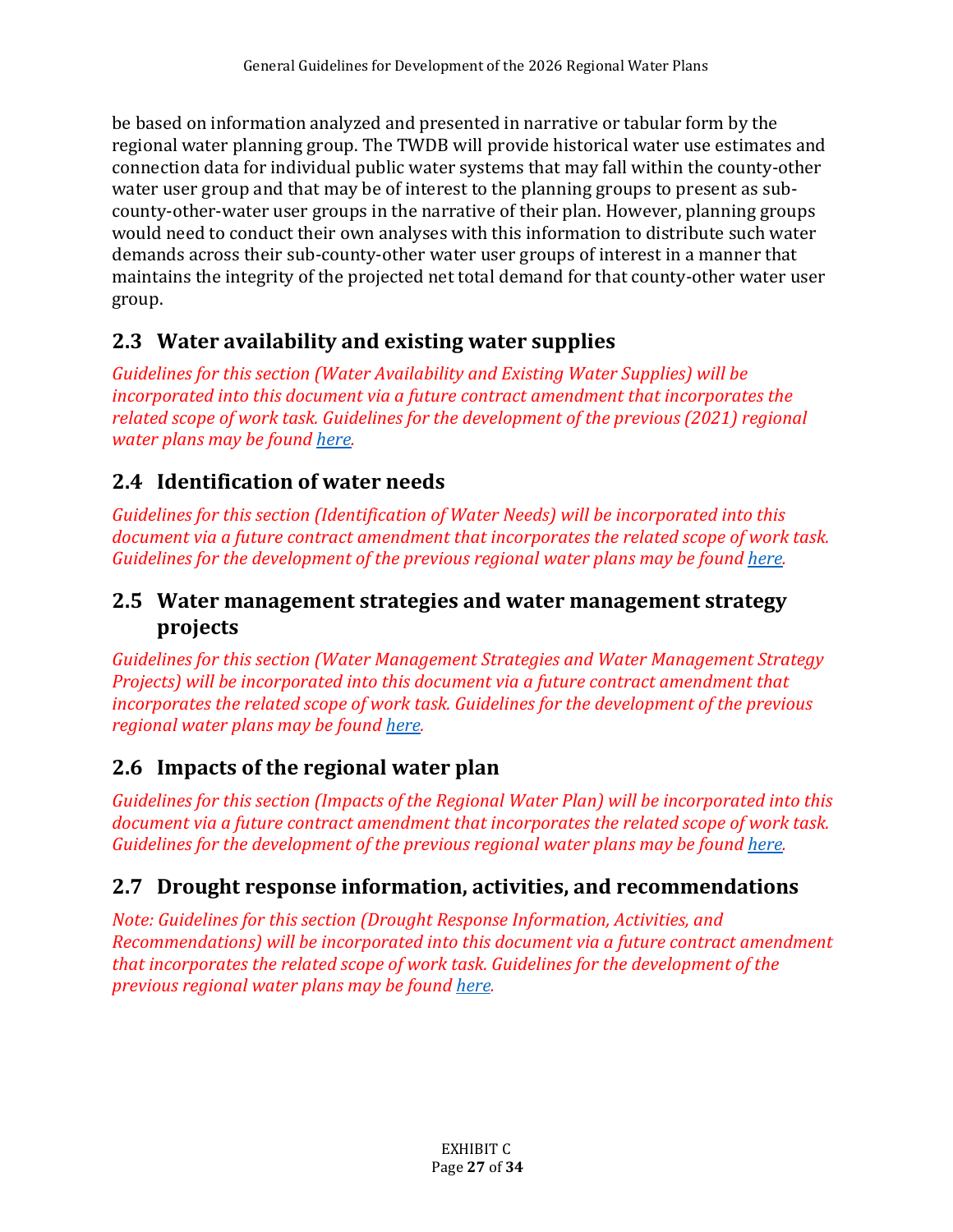# <span id="page-27-0"></span>**2.8 Unique stream segments and reservoir sites and other recommendations (Task 8)**

#### **Links to rule and scope of work requirements:**

- [§357.43: Regulatory, Administrative, or Legislative Recommendations](https://texreg.sos.state.tx.us/public/readtac$ext.TacPage?sl=R&app=9&p_dir=&p_rloc=&p_tloc=&p_ploc=&pg=1&p_tac=&ti=31&pt=10&ch=357&rl=43)
- Scope of work Task 8: Recommendations Regarding Unique Stream Segments [and/or Reservoir Sites and Legislative & Regional Policy Issues](http://www.twdb.texas.gov/waterplanning/rwp/planningdocu/2026/projectdocs/InitialSOW_2026RWPs.pdf#page=9)

#### **Guidance:**

Regional water planning groups may make recommendations for designating river and stream segments of unique ecological value and unique sites for reservoir construction; however, the Texas Legislature is responsible for making the official designations of these sites.

#### <span id="page-27-1"></span>**2.8.1 Unique stream segments**

Regional water planning groups may recommend all or parts of river and stream segments in their respective regions as having "unique ecological values." To recommend this designation, planning groups must justify the recommendation based on the following criteria:

- 1. biological function measured as stream segments displaying significant habitat value including both quantity and quality considering degrees of biodiversity, age, and uniqueness including terrestrial, wetland, aquatic, or estuarine habitats;
- 2. hydrologic function measured as stream segments fringed by habitats that perform valuable hydrologic functions relating to water quality, flood attenuation, flow stabilization, or groundwater recharge and discharge;
- 3. riparian conservation areas measured as stream segments fringed by significant areas in public ownership including state and federal refuges, wildlife management areas, preserves, parks, mitigation areas, or other areas held by governmental organizations for conservation purposes, or stream segments fringed by other areas managed for conservation purposes under governmentally approved conservation plans;
- 4. high water quality, exceptional aquatic life, high aesthetic value and spring resources that are significant due to unique or critical habitats and exceptional aquatic life uses dependent on or associated with high water quality; or
- 5. threatened or endangered species and unique communities defined as sites along streams where water development projects would have significant detrimental effects on state or federally listed threatened and endangered species, and sites along streams significant due to the presence of unique, exemplary, or unusually extensive natural communities.

Regional water planning groups seeking a designation shall forward a recommendation package to the Texas Parks and Wildlife Department, who will in turn provide a written evaluation of the proposal within 30 days. If the planning group is recommending stream segments that were recommended in a previous plan but not designated by the legislature, the recommendation package must be resubmitted to Texas Parks and Wildlife Department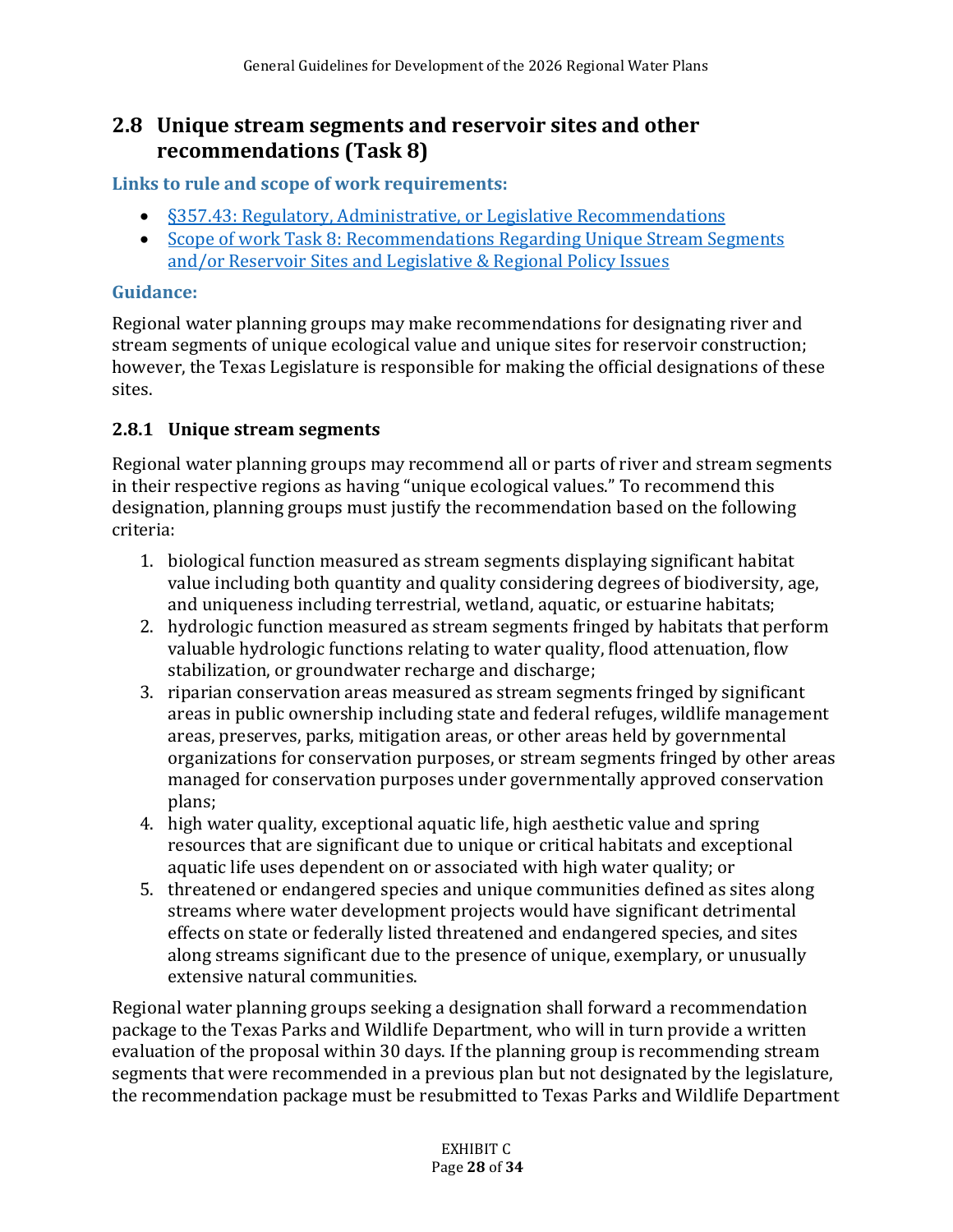for an updated written evaluation. Final adopted regional water plans must include the Texas Parks and Wildlife Department's written evaluation.

Recommendation packages must include a physical description giving the location of the stream segment, along with maps, photographs, and documentation with supporting literature and data that characterizes a site's unique ecological value addressing criteria in 31 TAC §357.43(b) and §358.2(6).

If a river or stream segment has been recommended in a previous plan, the planning group may incorporate references of supporting materials developed for the previous plan into the current plan. References must be precise and include a summary of the information presented in the previous plan.

Recommendations regarding unique river or stream segments presented in the regional water plans must be specific as to a) which unique river or stream segments have been previously designated by the legislature and b) which are being recommended for designation by the planning group.

If the Texas Legislature designates a stream or river segment as unique; or if a planning group recommends that a stream or river segment be classified as unique, the regional water planning group must quantitatively assess how recommended water management strategies in the regional water plan would affect flows deemed important (by the planning group) to the stream or river segment in question. Furthermore, assessments shall describe how a regional water plan would affect the unique features and criteria cited by a planning group as the impetus for a legislative designation.

#### <span id="page-28-0"></span>**2.8.2 Unique reservoir sites**

Regional water planning groups may recommend sites for reservoir construction that have "unique value" based on the following criteria:

- 1. site specific reservoir development is recommended as a specific water management strategy or as a unique reservoir site in a final adopted RWP; or
- 2. factors such as location, hydrologic, geologic, topographic, water availability, water quality, environmental, cultural, and current development characteristics make a site uniquely suited for either reservoir development to provide water supply for the current planning period, or where it might reasonably be needed to meet water needs beyond the 50-year planning period.

For recommendations regarding unique reservoir sites, the regional water plan must be specific as to a) which unique reservoir sites have been previously designated by the legislature; b) which are being recommended for designation by the RWPG; and c) whether the RWPG is recommending that the legislature re-designate a previously designated unique reservoir site. The adopted regional water plans must also include a description of the site, reasons for the unique designation, and expected beneficiaries of water supplies developed at a given site.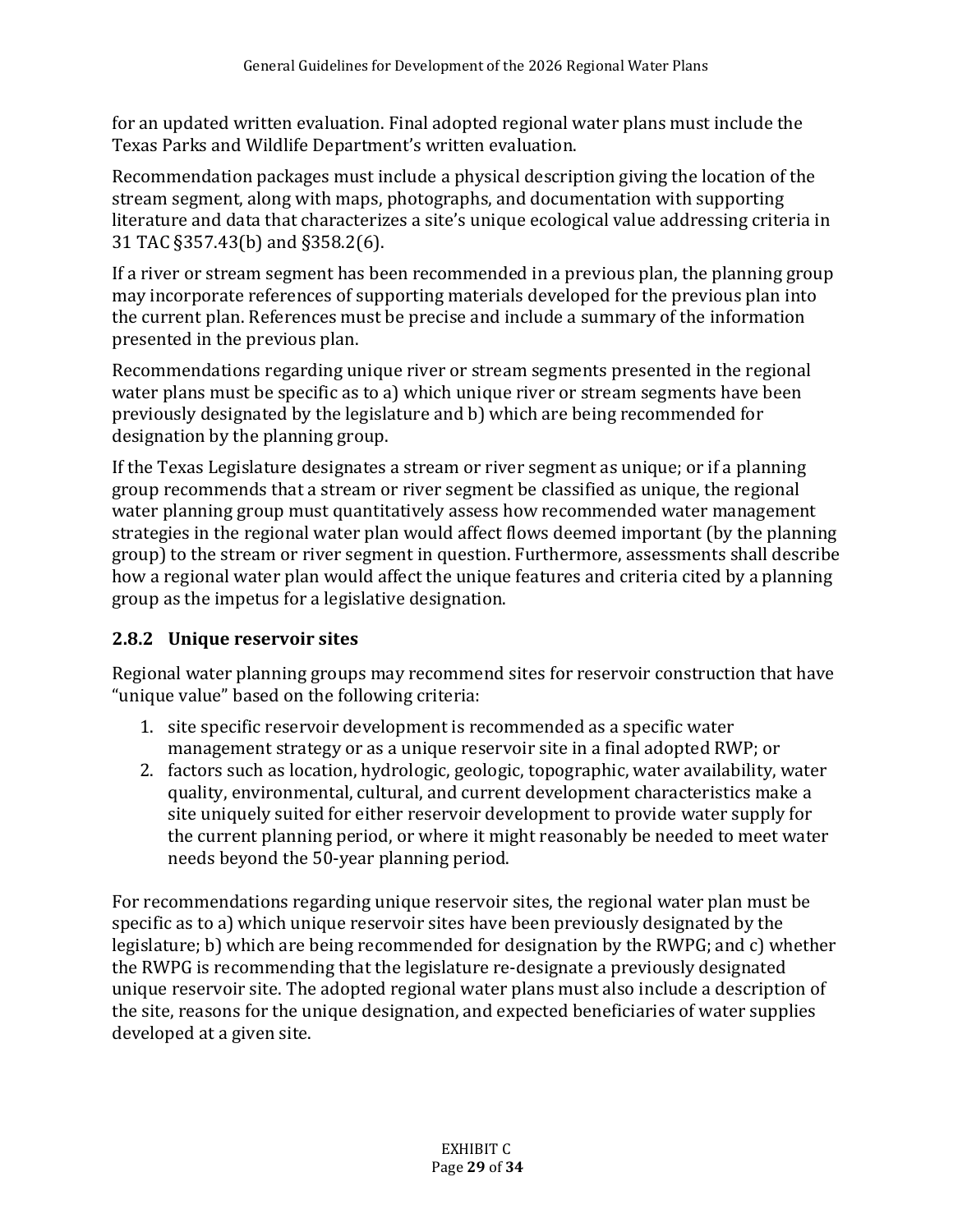#### <span id="page-29-0"></span>**2.8.3 Other recommendations**

Regional water plans may include any additional regulatory, administrative, or legislative recommendations developed by the planning group including but not limited to the following topics:

- facilitate the orderly development, management, and conservation of water resources in Texas and to prepare for and respond to drought conditions,
- achieve the goals of state and regional water planning including ways the planning group believes the state and regional planning process would be improved,
- facilitate more voluntary water transfers in the region,
- information regarding the potential impacts of recommendations enacted into law once proposed changes are in effect.

In the development of other recommendations, the regional water planning groups should consider TWDB feedback on the implementation of the planning group's legislative, administrative, and regulatory recommendations, as applicable to the TWDB, in the previous regional water plan.

The regional water planning groups should also consider recommendations from the Interregional Planning Council as directed to the planning groups.

#### <span id="page-29-1"></span>**2.9 Reporting of Financing Mechanisms for Water Management Strategies**

*Note: This section (Reporting of Financing Mechanisms for Water Management Strategies) is anticipated to be removed following TWDB's implementation of House Bill 1905, 87th Legislative Session. Guidelines for the development of the previous regional water plans may be foun[d here.](http://www.twdb.texas.gov/waterplanning/rwp/planningdocu/2021/doc/current_docs/contract_docs/2ndAmendedExhibitC.pdf#page=65)*

# <span id="page-29-2"></span>**2.10 Adoption of Plan and Public Participation (Task 10)**

#### **Links to rule and scope of work requirements:**

- [§357.50: Adoption, Submittal, and Approval of Regional Water Plans](https://texreg.sos.state.tx.us/public/readtac$ext.TacPage?sl=R&app=9&p_dir=&p_rloc=&p_tloc=&p_ploc=&pg=1&p_tac=&ti=31&pt=10&ch=357&rl=50)
- Scope of work [Task 10: Public Participation and Plan Adoption](http://www.twdb.texas.gov/waterplanning/rwp/planningdocu/2026/projectdocs/InitialSOW_2026RWPs.pdf#page=10)

#### **Guidance:**

As required by 31 TAC §357.21, regional water planning groups must conduct all business in meetings posted and held in accordance with the Texas Open Meetings Act, Texas Government Code Chapter 551, with a copy of all materials presented or discussed available for public inspection prior to and following public meetings. Additional notice requirements referenced in 31 TAC §357.21 shall also be followed when applicable.

The regional water planning groups must adopt regional water plans and accommodate public participation in the regional water development process in accordance with administrative rules, the contract, statute, and the planning group's bylaws. The TWDB has published several documents on its [website](http://www.twdb.texas.gov/waterplanning/rwp/planningdocu/2026/documents.asp#Administrative%20Documents) that contain helpful public notice guidance.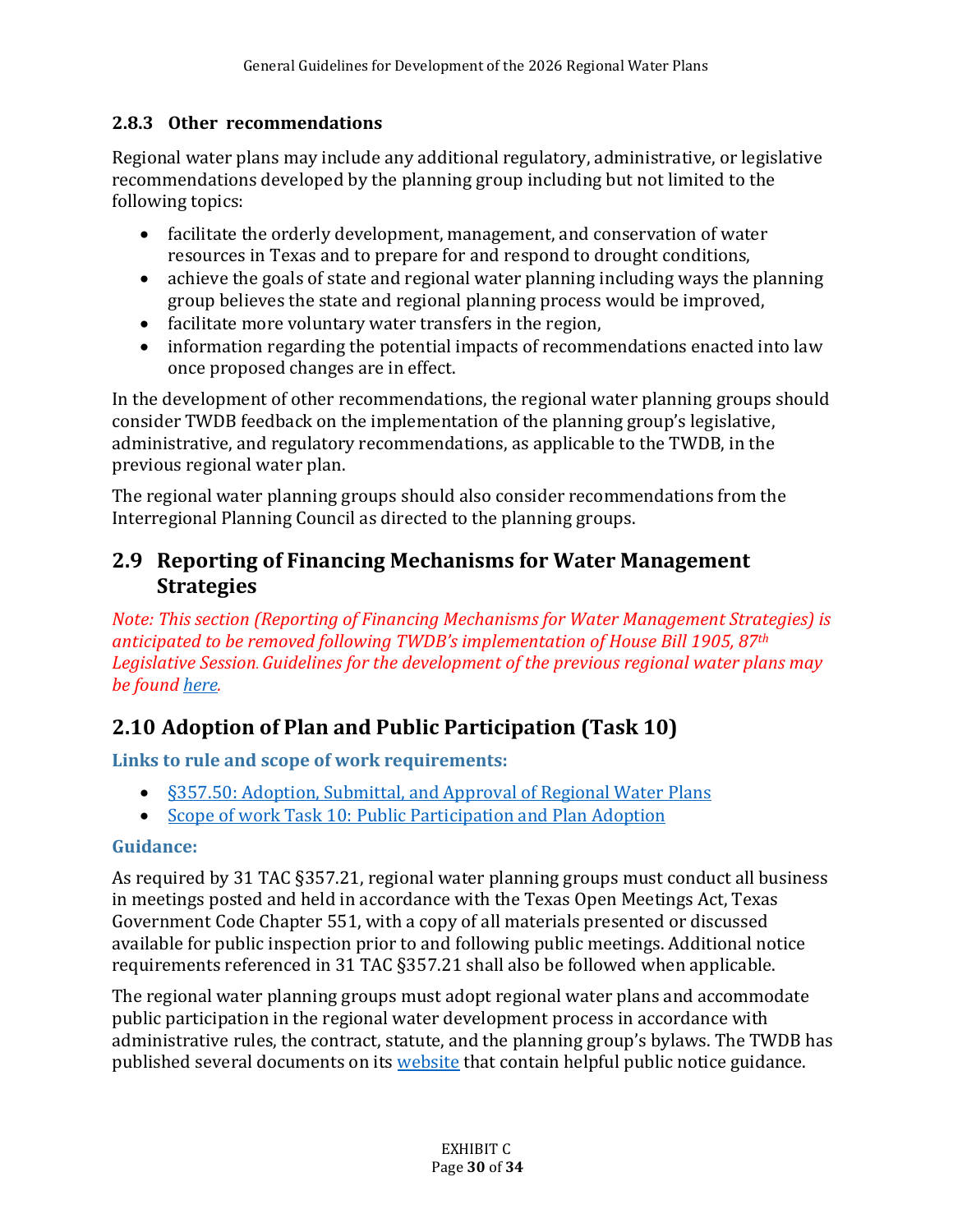This task includes all work required to prepare for and hold meetings and include public input and participation in development of the regional water plan, including but not limited to:

- 1. holding regional water planning group meetings;
- 2. holding committee meetings;
- 3. holding special meetings;
- 4. posting public notices;
- 5. holding public input meetings and hearing on the draft plan as required by statute and rules;
- 6. soliciting and considering public input;
- 7. technical work required to prepare for and participate in regional water planning group meetings, workshops, and any other committee or other meetings during the development of the regional water plan;
- 8. conducting surveys of water suppliers or water user groups;
- 9. coordinating with and collecting information from entities involved with water planning in the region;
- 10. assembling, producing, and submitting the Technical Memorandum, IPP, and final regional water plan and responding to comments and resubmitting as necessary to ensure the plan can be approved by the TWDB; and,
- 11. interregional cooperation and interregional conflict resolution efforts.

In addition to regular regional water planning group meetings and committee meetings, there are certain special meetings that each regional water planning group much hold each cycle. These include:

- Holding a preplanning public meeting to receive suggestions and recommendations from the public regarding issues that should be addressed in the next regional or SWP. This meeting must occur near the beginning of each cycle and prior to technical work commencing. During this meeting the regional water planning group will also be required to discuss how the planning group will conduct interregional coordination and collaboration regarding water management strategies . The TWDB will provide an initial list of regional water management strategies to all planning groups to assist in this effort.
- Present to the public the process for identifying potentially feasible WMS and the presentation of the analysis of infeasible water management strategies. The process will be documented and address any public input on the process.
- <span id="page-30-0"></span>• Holding a public hearing and receiving written comments on the IPP.

# **2.11 Implementation and comparison to the previous regional water plan**

*Note: Guidelines for this section (Implementation and Comparison to the Previous Regional Water Plan) will be incorporated into this document via a future contract amendment that incorporates the related scope of work task. Guidelines for the development of the previous regional water plans may be found [here.](http://www.twdb.texas.gov/waterplanning/rwp/planningdocu/2021/doc/current_docs/contract_docs/2ndAmendedExhibitC.pdf#page=66)*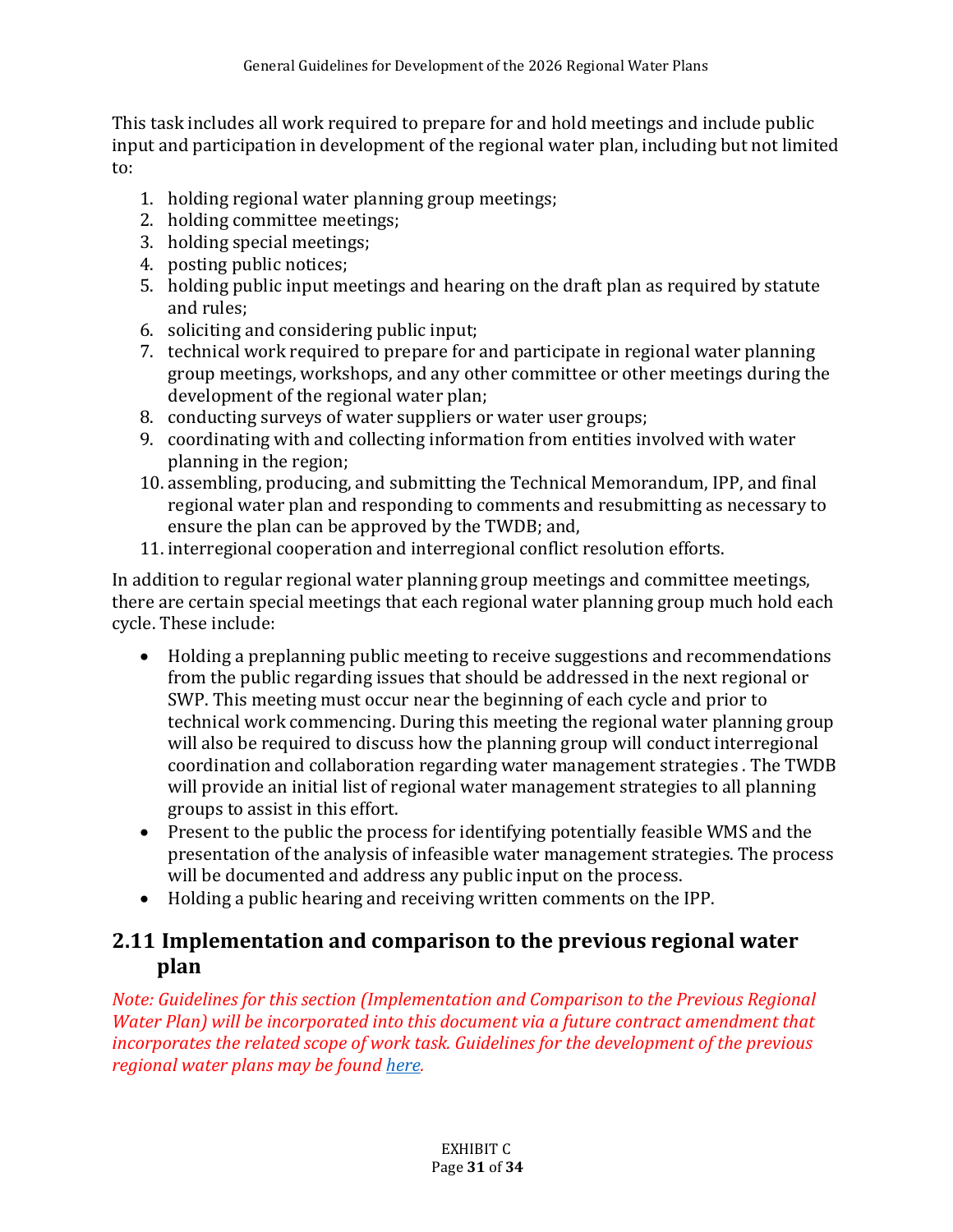### <span id="page-31-0"></span>**2.12 Prioritization of recommended water management strategy projects by regional water planning groups**

*Note: This section (Prioritization of Recommended Water Management Strategy Projects by Regional Water Planning Groups) is anticipated to be removed following TWDB's implementation of House Bill 1905, 87th Legislative Session. Guidelines for the development of the previous regional water plans may be found [here.](http://www.twdb.texas.gov/waterplanning/rwp/planningdocu/2021/doc/current_docs/contract_docs/2ndAmendedExhibitC.pdf#page=68)*

# <span id="page-31-1"></span>**2.13 Deliverables**

Regional water planning groups must prepare and submit a Technical Memorandum, an IPP, and a final adopted regional water plan.

*Guidelines for this section will be incorporated into this document via a future contract amendment. Guidelines for the development of the previous regional water plans may be found [here.](http://www.twdb.texas.gov/waterplanning/rwp/planningdocu/2021/doc/current_docs/contract_docs/2ndAmendedExhibitC.pdf#page=68)*

# <span id="page-31-2"></span>**2.14 Regional Water Planning Data Provisions and Data Reporting**

*Guidelines for this section will be incorporated into this document via a future contract amendment. Guidelines for the development of the previous regional water plans may be found [here](http://www.twdb.texas.gov/waterplanning/rwp/planningdocu/2021/doc/current_docs/contract_docs/2ndAmendedExhibitC.pdf#page=73)*.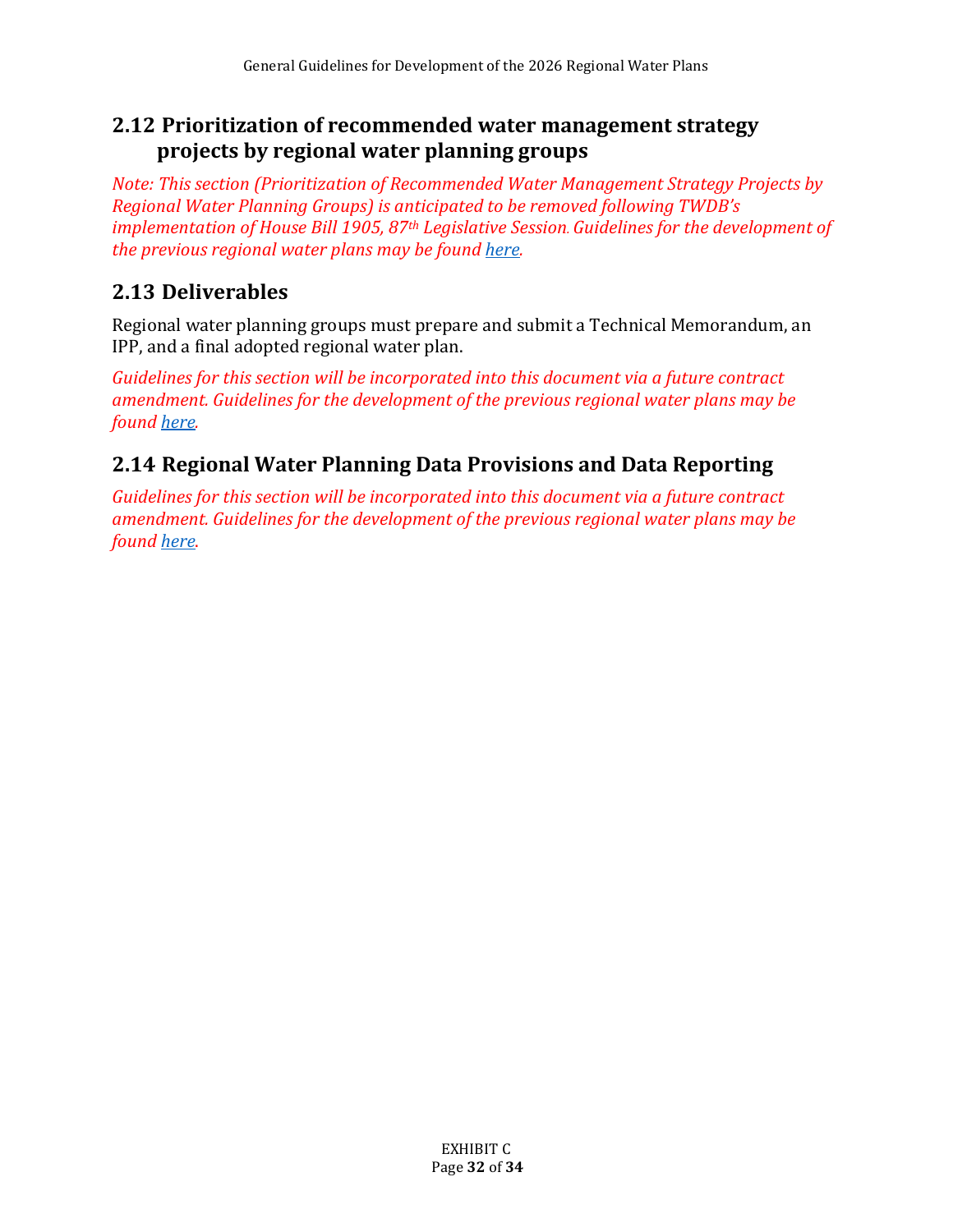# <span id="page-32-0"></span>**3 Appendices**

## <span id="page-32-1"></span>**3.1 TWDB data sources for regional water plan development**

#### 1. **Planning Data Dashboards** <http://www.twdb.texas.gov/waterplanning/data/dashboard/index.asp>

#### 2. **Historical Water Use Estimates**

<http://www.twdb.texas.gov/waterplanning/waterusesurvey/estimates/index.asp>

- a. Water use summaries (by region, county, basin, cities, utilities)
- b. Annual reports by industry type (NAICS Code)
- c. Water reuse reports by reuse type and planning region
- d. Municipal and industrial water intake reports by planning region

#### 3. **Historical Groundwater Pumpage Estimates**

[http://www.twdb.texas.gov/waterplanning/waterusesurvey/historical](http://www.twdb.texas.gov/waterplanning/waterusesurvey/historical-pumpage.asp)[pumpage.asp](http://www.twdb.texas.gov/waterplanning/waterusesurvey/historical-pumpage.asp)

#### 4. **Mining Water Use Study** [https://www.twdb.texas.gov/waterplanning/data/projections/MiningStudy/index.](https://www.twdb.texas.gov/waterplanning/data/projections/MiningStudy/index.asp) [asp](https://www.twdb.texas.gov/waterplanning/data/projections/MiningStudy/index.asp)

5. **Water Data for Texas** – Historic and current reservoir data, drought status and resources, groundwater well level, and coastal hydrology data. <http://www.waterdatafortexas.org/reservoirs/statewide>

#### 6. **TWDB Groundwater Availability Models** <http://www.twdb.texas.gov/groundwater/models/gam/index.asp>

- 7. **TWDB Research Projects in Support of Groundwater Models** <http://www.twdb.texas.gov/groundwater/models/research/index.asp>
- 8. **Groundwater Joint Planning**  Desired future conditions and modeled available groundwater. <http://www.twdb.texas.gov/groundwater/dfc/index.asp>
- 9. **TWDB Groundwater Database Reports** The purpose of the TWDB's data collection efforts over the years has been to gain representative information about aquifers in the state in order to support water planning from the local to a more regional perspective.

<http://www.twdb.texas.gov/groundwater/data/gwdbrpt.asp>

10. **TWDB Groundwater Data Viewer** – GIS datasets relating to groundwater resources, including brackish groundwater data. <http://www2.twdb.texas.gov/apps/waterdatainteractive/groundwaterdataviewer>